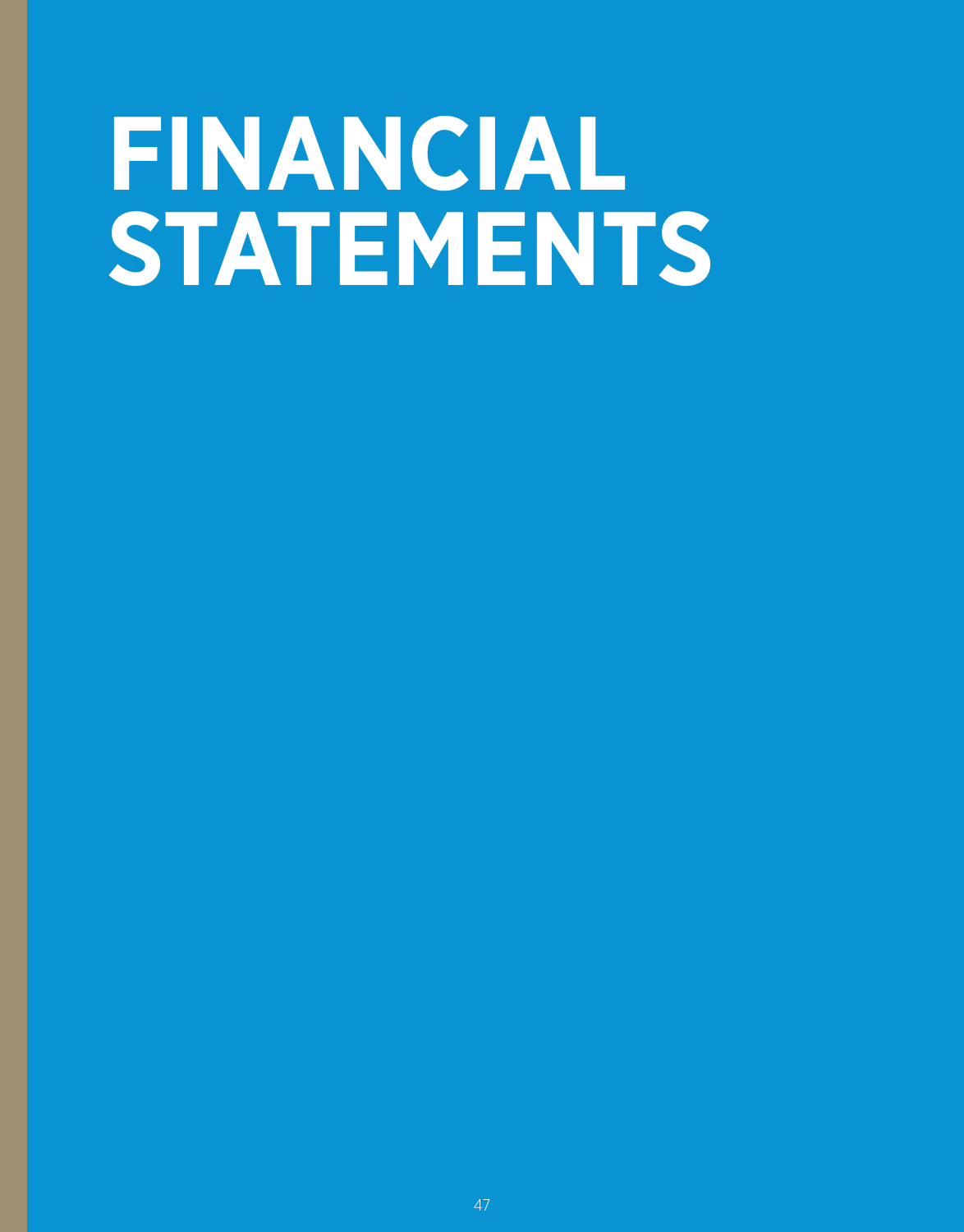# **MANAGEMENT'S RESPONSIBILITY FOR FINANCIAL REPORTING**

The accompanying financial statements of the Canada Council for the Arts (the "Council") and all the information in this annual report are the responsibility of Management and have been approved by the Board.

The financial statements have been prepared by Management in accordance with Canadian public sector accounting standards. When alternative accounting methods exist, Management has chosen those it deems most appropriate in the circumstances. The financial statements include amounts based on Management's best estimates as determined through experience and judgment. Management has determined such amounts on a reasonable basis in order to ensure that the financial statements are presented fairly, in all material respects. Management has prepared the financial information presented elsewhere in the annual report and has ensured that it is consistent with that in the financial statements.

The Council maintains systems of internal accounting and administrative controls of high quality, consistent with reasonable cost. Such systems are designed to provide reasonable assurance that the financial information is relevant, reliable, and accurate and that the organization's assets are appropriately accounted for and safeguarded.

The Board is responsible for the management of the business and activities of the Council. In particular, they are responsible for ensuring that Management fulfills its responsibilities for financial

reporting and internal controls. They exercise this responsibility through the Audit and Finance Committee, which is composed of members who are not employees of the Council. The Audit and Finance Committee meets with Management, the internal auditors and the Office of the Auditor General of Canada on a regular basis. The Committee reports its findings to the Board for consideration when approving the financial statements.

The independent auditor, the Auditor General of Canada, is responsible for auditing the financial statements of the Council and for issuing the report thereon.

June 22, 2021

mm / Sunew

Simon Brault, O.C., O.Q., FCPA, FCGA Director and Chief Executive Officer

aude Sorten

Carole Boileau, CPA, CA Chief Financial Officer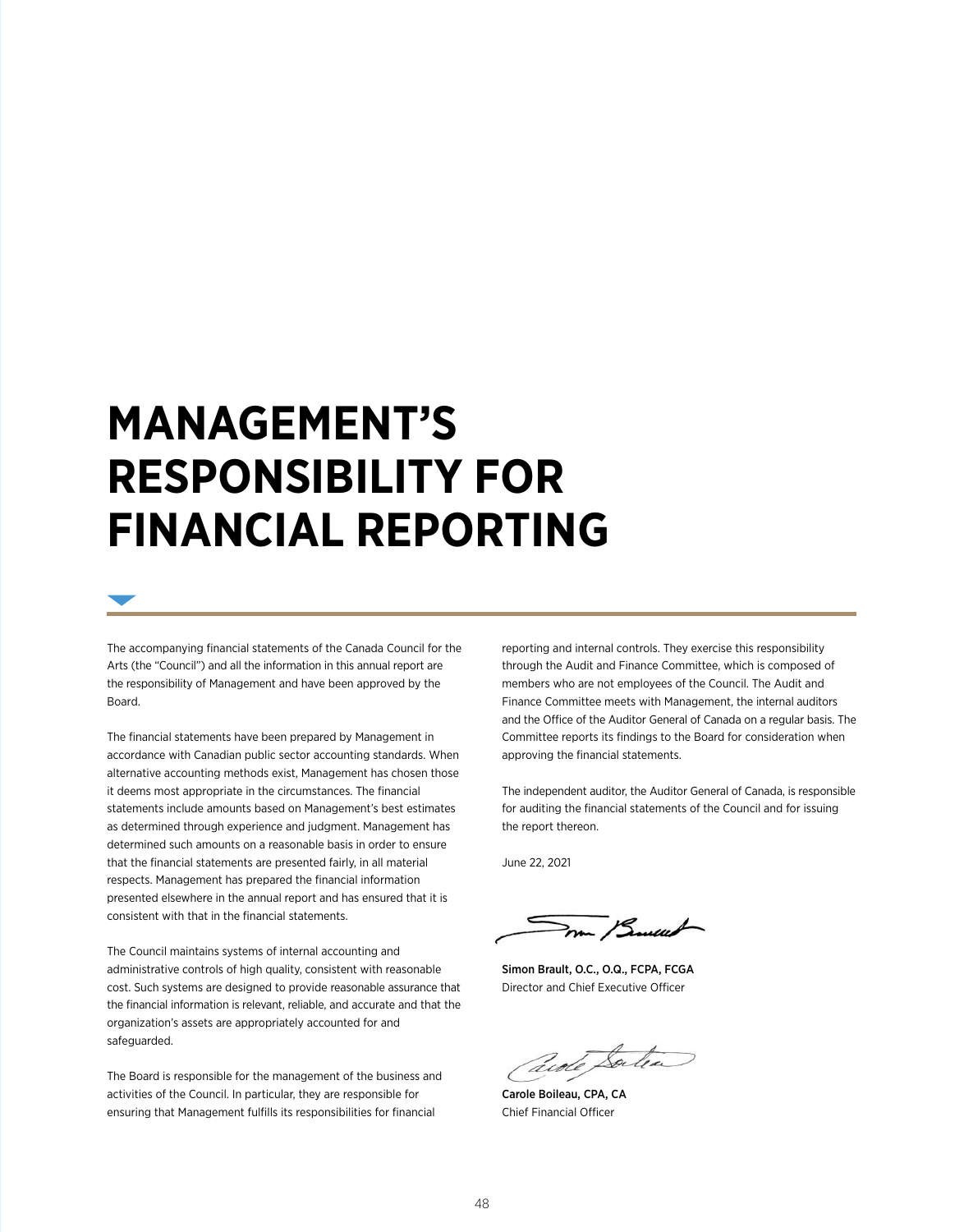

Office of the **Auditor General** of Canada

Bureau du vérificateur général du Canada

# **INDEPENDENT AUDITOR'S REPORT**

To the Canada Council for the Arts and the Minister of Canadian Heritage

# **Report on the Audit of the Financial Statements**

# *Opinion*

We have audited the financial statements of the Canada Council for the Arts (the Council), which comprise the statement of financial position as at 31 March 2021, and the statement of operations, statement of remeasurement gains and losses, statement of changes in net financial assets, and statement of cash flows for the year then ended, and notes to the financial statements, including a summary of significant accounting policies.

In our opinion, the accompanying financial statements present fairly, in all material respects, the financial position of the Council as at 31 March 2021, and the results of its operations, its remeasurement gains and losses, changes in its net financial assets, and its cash flows for the year then ended in accordance with Canadian public sector accounting standards.

# *Basis for Opinion*

We conducted our audit in accordance with Canadian generally accepted auditing standards. Our responsibilities under those standards are further described in the *Auditor's Responsibilities for the Audit of the Financial Statements* section of our report. We are independent of the Council in accordance with the ethical requirements that are relevant to our audit of the financial statements in Canada, and we have fulfilled our other ethical responsibilities in accordance with these requirements. We believe that the audit evidence we have obtained is sufficient and appropriate to provide a basis for our opinion.

# *Other Information*

Management is responsible for the other information. The other information comprises the information included in the annual report, but does not include the financial statements and our auditor's report thereon.

Our opinion on the financial statements does not cover the other information and we do not express any form of assurance conclusion thereon.

In connection with our audit of the financial statements, our responsibility is to read the other information and, in doing so, consider whether the other information is materially inconsistent with the financial statements or our knowledge obtained in the audit, or otherwise appears to be materially misstated. If, based on the work we have performed, we conclude that there is a material misstatement of this other information, we are required to report that fact. We have nothing to report in this regard.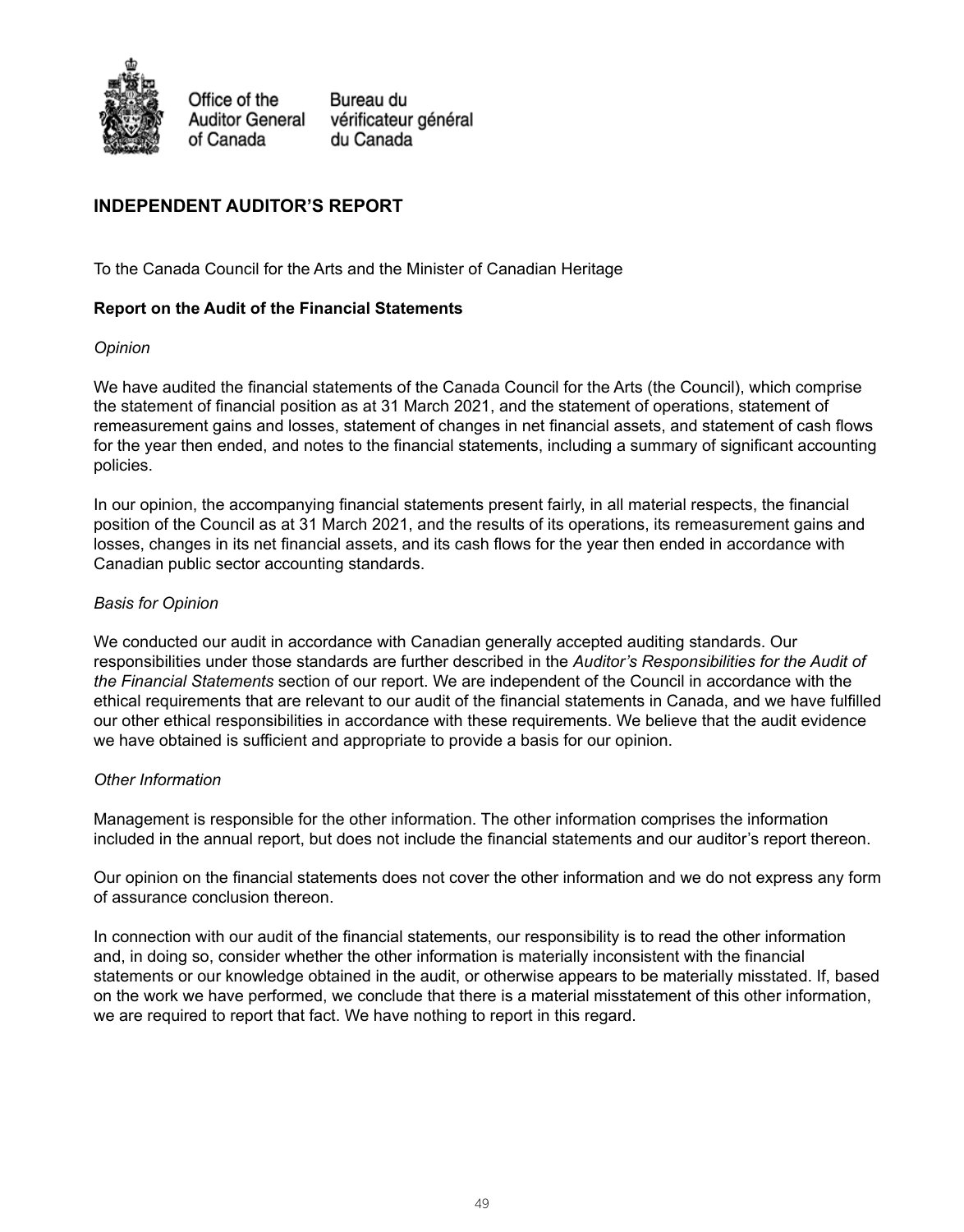# *Responsibilities of Management and Those Charged with Governance for the Financial Statements*

Management is responsible for the preparation and fair presentation of the financial statements in accordance with Canadian public sector accounting standards, and for such internal control as management determines is necessary to enable the preparation of financial statements that are free from material misstatement, whether due to fraud or error.

In preparing the financial statements, management is responsible for assessing the Council's ability to continue as a going concern, disclosing, as applicable, matters related to going concern and using the going concern basis of accounting unless management either intends to liquidate the Council or to cease operations, or has no realistic alternative but to do so.

Those charged with governance are responsible for overseeing the Council's financial reporting process.

# *Auditor's Responsibilities for the Audit of the Financial Statements*

Our objectives are to obtain reasonable assurance about whether the financial statements as a whole are free from material misstatement, whether due to fraud or error, and to issue an auditor's report that includes our opinion. Reasonable assurance is a high level of assurance, but is not a guarantee that an audit conducted in accordance with Canadian generally accepted auditing standards will always detect a material misstatement when it exists. Misstatements can arise from fraud or error and are considered material if, individually or in the aggregate, they could reasonably be expected to influence the economic decisions of users taken on the basis of these financial statements.

As part of an audit in accordance with Canadian generally accepted auditing standards, we exercise professional judgment and maintain professional skepticism throughout the audit. We also:

- Identify and assess the risks of material misstatement of the financial statements, whether due to fraud or error, design and perform audit procedures responsive to those risks, and obtain audit evidence that is sufficient and appropriate to provide a basis for our opinion. The risk of not detecting a material misstatement resulting from fraud is higher than for one resulting from error, as fraud may involve collusion, forgery, intentional omissions, misrepresentations, or the override of internal control.
- Obtain an understanding of internal control relevant to the audit in order to design audit procedures that are appropriate in the circumstances, but not for the purpose of expressing an opinion on the effectiveness of the Council's internal control.
- Evaluate the appropriateness of accounting policies used and the reasonableness of accounting estimates and related disclosures made by management.
- Conclude on the appropriateness of management's use of the going concern basis of accounting and, based on the audit evidence obtained, whether a material uncertainty exists related to events or conditions that may cast significant doubt on the Council's ability to continue as a going concern. If we conclude that a material uncertainty exists, we are required to draw attention in our auditor's report to the related disclosures in the financial statements or, if such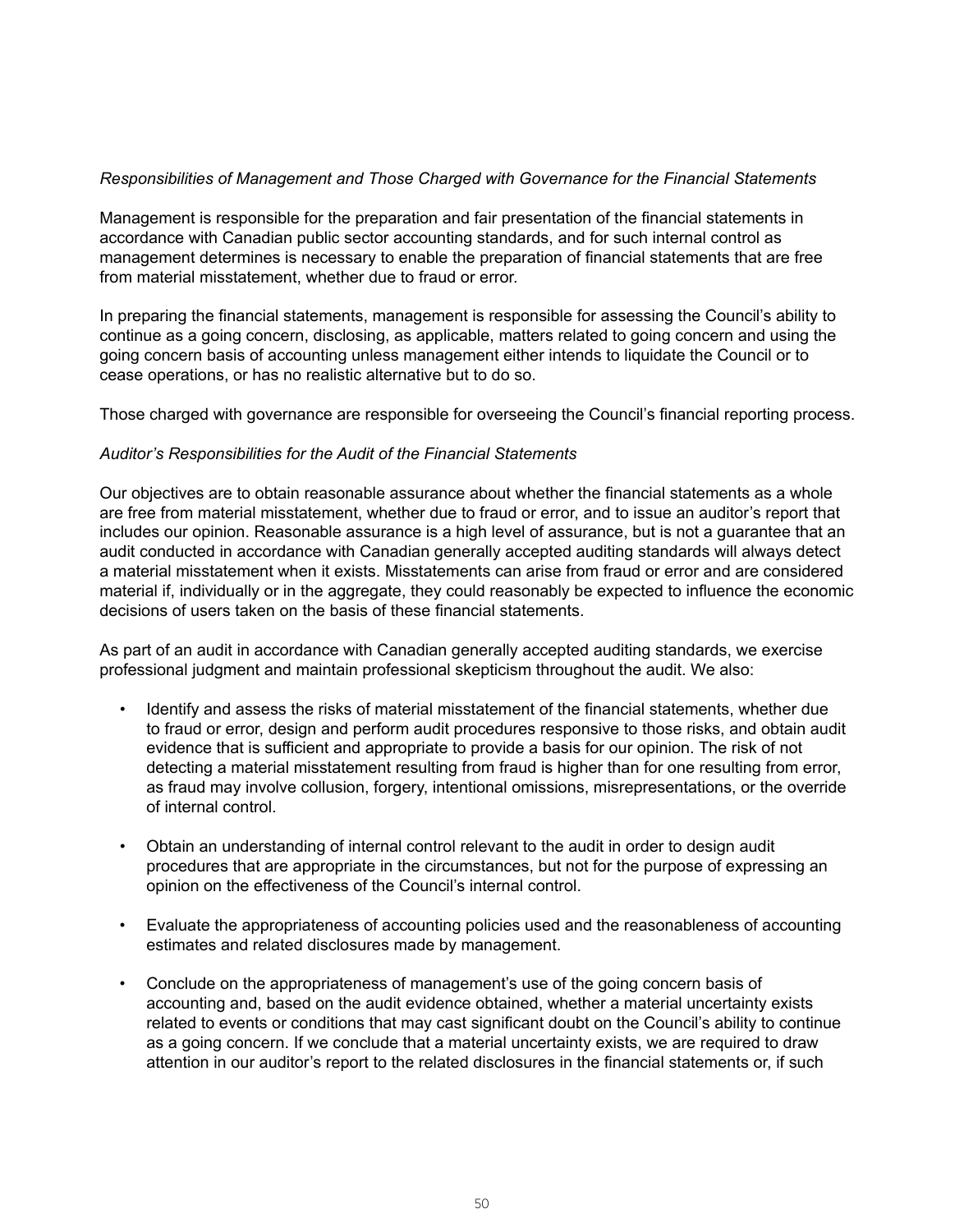disclosures are inadequate, to modify our opinion. Our conclusions are based on the audit evidence obtained up to the date of our auditor's report. However, future events or conditions may cause the Council to cease to continue as a going concern.

• Evaluate the overall presentation, structure and content of the financial statements, including the disclosures, and whether the financial statements represent the underlying transactions and events in a manner that achieves fair presentation.

We communicate with those charged with governance regarding, among other matters, the planned scope and timing of the audit and significant audit findings, including any significant deficiencies in internal control that we identify during our audit.

# **Report on Compliance with Specified Authorities**

# *Opinion*

In conjunction with the audit of the financial statements, we have audited transactions of the Canada Council for the Arts coming to our notice for compliance with specified authorities. The specified authorities against which compliance was audited are the applicable provisions of Part X of the *Financial Administration Act* and regulations, the *Canada Council for the Arts Act* and the by laws of the Canada Council for the Arts.

In our opinion, the transactions of the Canada Council for the Arts that came to our notice during the audit of the financial statements have complied, in all material respects, with the specified authorities referred to above. Further, as required by the *Financial Administration Act*, we report that, in our opinion, the accounting principles in Canadian public sector accounting standards have been applied on a basis consistent with that of the preceding year.

# *Responsibilities of Management for Compliance with Specified Authorities*

Management is responsible for the Canada Council for the Arts' compliance with the specified authorities named above, and for such internal control as management determines is necessary to enable the Canada Council for the Arts to comply with the specified authorities.

# *Auditor's Responsibilities for the Audit of Compliance with Specified Authorities*

Our audit responsibilities include planning and performing procedures to provide an audit opinion and reporting on whether the transactions coming to our notice during the audit of the financial statements are in compliance with the specified authorities referred to above.

Munix

Dusan Duvnjak, CPA, CMA **Principal** for the Auditor General of Canada

Ottawa, Canada 22 June 2021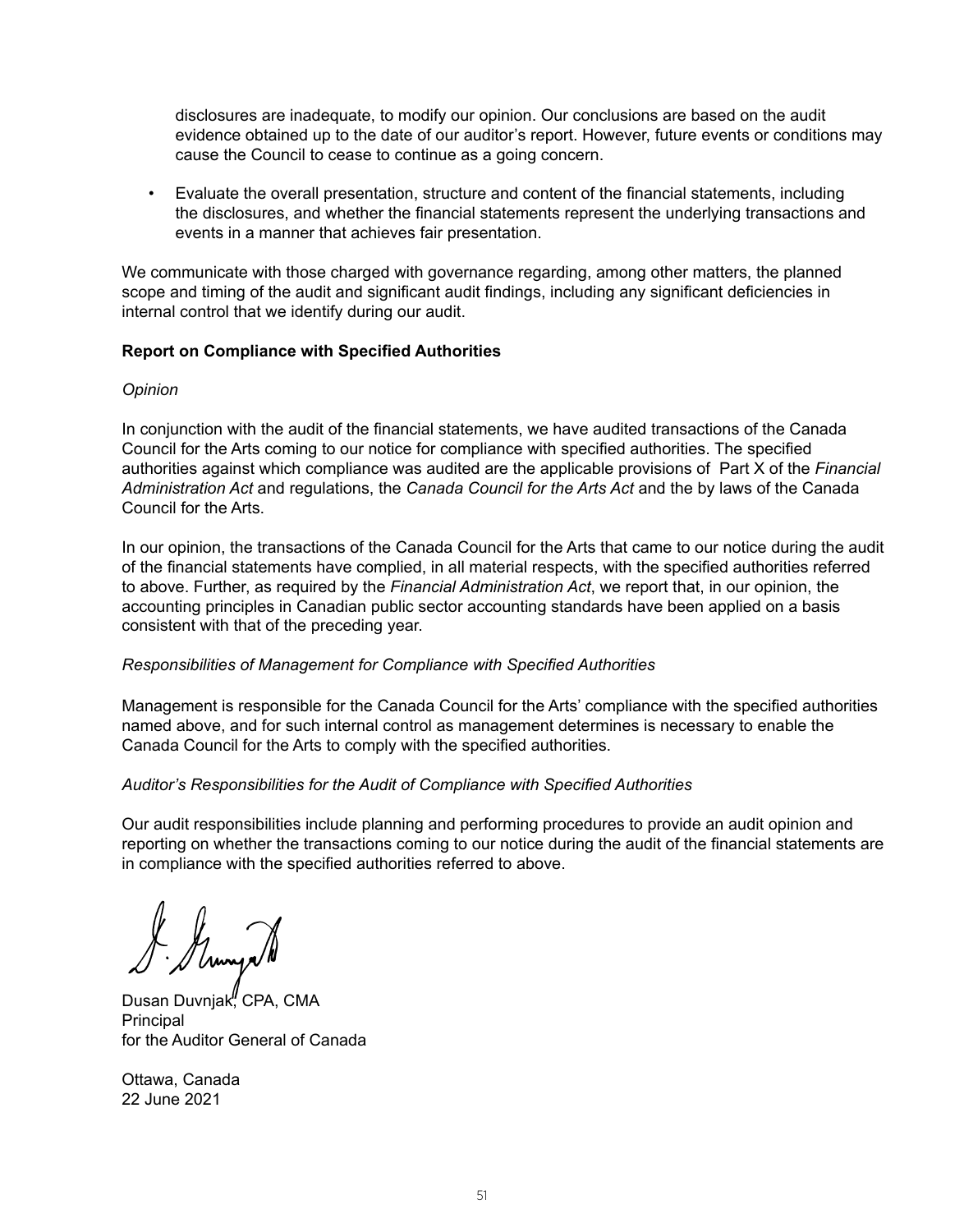#### **Statement of Financial Position**

| As at March 31 (in thousands of dollars)                         | 2021                    | 2020                    |
|------------------------------------------------------------------|-------------------------|-------------------------|
| <b>FINANCIAL ASSETS</b>                                          |                         |                         |
| Cash                                                             | $\frac{1}{2}$<br>81,065 | $\frac{1}{2}$<br>21,624 |
| Accounts receivable                                              | 2,925                   | 3,347                   |
| Portfolio investments (Note 4)                                   | 479,820                 | 391,200                 |
| <b>Total financial assets</b>                                    | 563,810                 | 416,171                 |
| <b>LIABILITIES</b>                                               |                         |                         |
| Grants, author payments and prizes payable                       | 119,590                 | 58,070                  |
| Accounts payable and accrued liabilities                         | 5,565                   | 5,128                   |
| Deferred revenues                                                | 6,506                   | 6,604                   |
| Employee future benefits (Note 6)                                | 5,155                   | 4,340                   |
| Deferred revenues - Externally restricted contributions (Note 7) | 71,273                  | 50,253                  |
|                                                                  |                         |                         |
| <b>Total liabilities</b>                                         | 208,089                 | 124,395                 |
| <b>NET FINANCIAL ASSETS</b>                                      | \$<br>355,721           | 291,776<br>\$           |
| <b>NON-FINANCIAL ASSETS</b>                                      |                         |                         |
| Tangible capital assets (Note 8)                                 | 13,078                  | 11,446                  |
| Art Bank assets (Note 9)                                         | 19,466                  | 19,465                  |
| Musical instruments (Note 10)                                    | $\overline{1}$          |                         |
| Prepaid expenses                                                 | 774                     | 748                     |
| <b>Total non-financial assets</b>                                | 33,319                  | 31,660                  |
| <b>ACCUMULATED SURPLUS (Note 11)</b>                             | \$<br>389,040           | \$<br>323,436           |
| Accumulated surplus is comprised of:                             |                         |                         |
| Accumulated surplus from operations                              | 343,248                 | 323,468                 |
| Accumulated remeasurement gains (losses)                         | 45,792                  | (32)                    |

Contractual obligations and commitments (Note 16)

The accompanying notes and schedules form an integral part of the financial statements

APPROVED BY THE BOARD

la

**Jesse Wente** Chair

 $\epsilon$ **Kim Spencer-Nairn, CPA**

Interim Chair, Audit and Finance Committee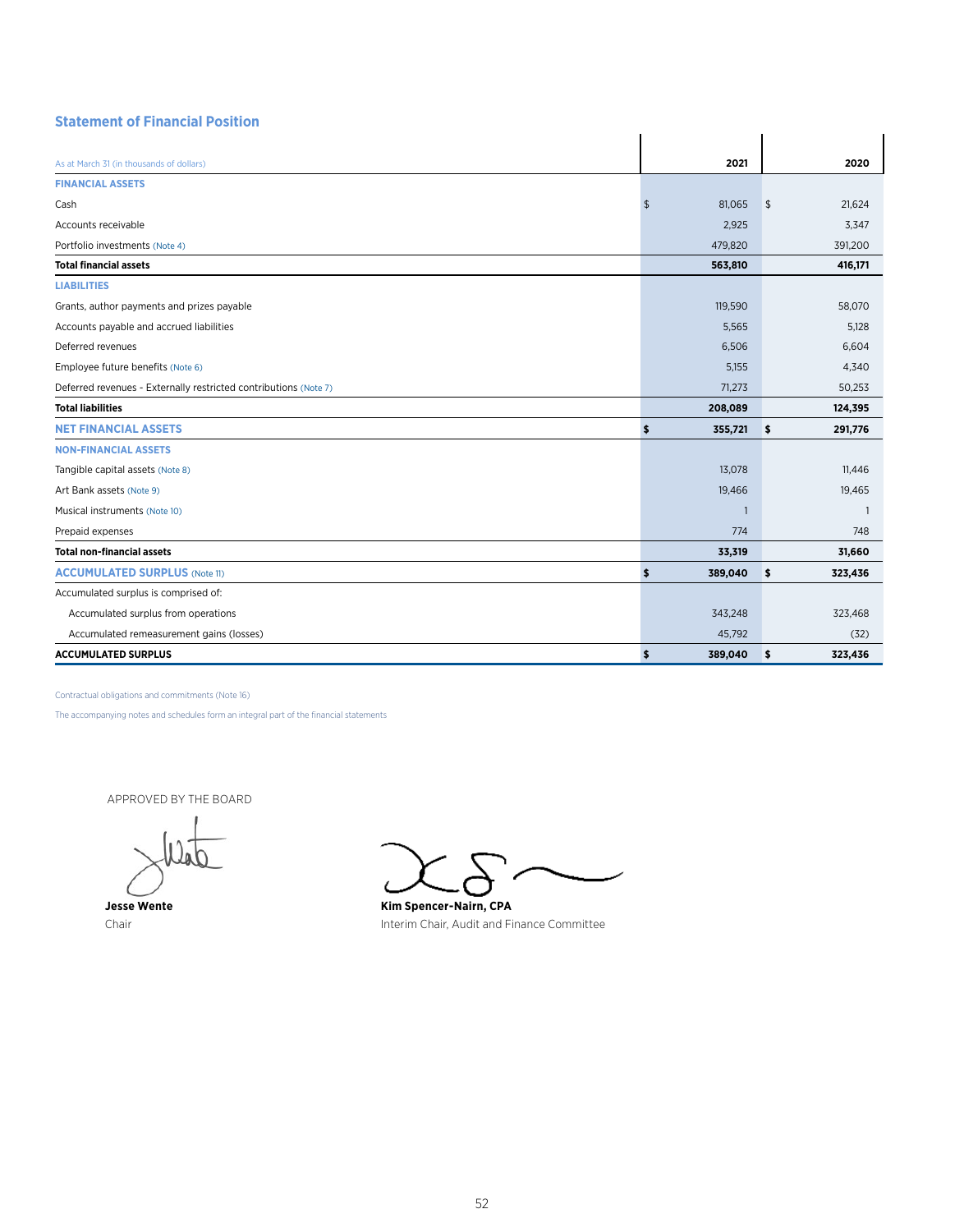# **Statement of Operations**

| <b>Statement of Operations</b>                              |               |               |               |
|-------------------------------------------------------------|---------------|---------------|---------------|
|                                                             | <b>Budget</b> | <b>Actual</b> | <b>Actual</b> |
| For the year ended March 31 (in thousands of dollars)       | 2021          | 2021          | 2020          |
| <b>Revenues</b>                                             |               |               |               |
| Net realized investment income (Note 12)                    | 13,189<br>\$  | \$<br>30,784  | 23,693<br>\$  |
| Other revenues                                              | 2,160         | 3,959         | 7,297         |
| <b>Total revenues</b>                                       | 15,349        | 34,743        | 30,990        |
| <b>Expenses</b>                                             |               |               |               |
| <b>Transfer Programs</b>                                    |               |               |               |
| Grants, author payments and prizes (Schedule I)             | 319,711       | 394,587       | 289,928       |
| Transfer program delivery (Schedule II)                     | 26,016        | 21,205        | 23,181        |
| Arts community services (Schedule III)                      | 9,232         | 2,800         | 3,402         |
|                                                             | 354,959       | 418,592       | 316,511       |
| Net Art Bank results (Note 13)                              | 111           | 27            |               |
| Canadian Commission for UNESCO (Note 14)                    | 2,623         | 2,446         | 2,512         |
| General administration (Schedule II)                        | 20,266        | 22,529        | 20,659        |
| <b>Total expenses</b>                                       | 377,959       | 443,594       | 339,683       |
| Deficit from operations before Parliamentary appropriations | (362, 610)    | (408, 851)    | (308, 693)    |
| Parliamentary appropriations                                | 362,644       | 428.631       | 327.771       |
| SURPLUS FROM OPERATIONS                                     | 34            | 19,780        | 19,078        |
| ACCUMULATED SURPLUS FROM OPERATIONS, BEGINNING OF YEAR      | 335,121       | 323,468       | 304,390       |
| ACCUMULATED SURPLUS FROM OPERATIONS, END OF YEAR            | 335,155       | 343,248<br>\$ | 323,468<br>\$ |

# **Statement of Remeasurement Gains and Losses**

| ololeinen vi Nemecsurement voins onu Evsses                 |          |           |
|-------------------------------------------------------------|----------|-----------|
|                                                             |          |           |
| For the year ended March 31 (in thousands of dollars)       | 2021     | 2020      |
| ACCUMULATED REMEASUREMENT GAINS (LOSSES), BEGINNING OF YEAR | (32)     | 30,731    |
| Unrealized gains (losses) attributable to:                  |          |           |
| Portfolio investments                                       | 60.724   | (19, 733) |
| <b>Amounts reclassified to the Statement of Operations:</b> |          |           |
| Portfolio investments                                       | (14,900) | (11,030)  |
| NET REMEASUREMENT GAINS (LOSSES) FOR THE YEAR               | 45.824   | (30,763)  |
| ACCUMULATED REMEASUREMENT GAINS (LOSSES), END OF YEAR       | 45,792   | (32)      |

The accompanying notes and schedules form an integral part of the financial statements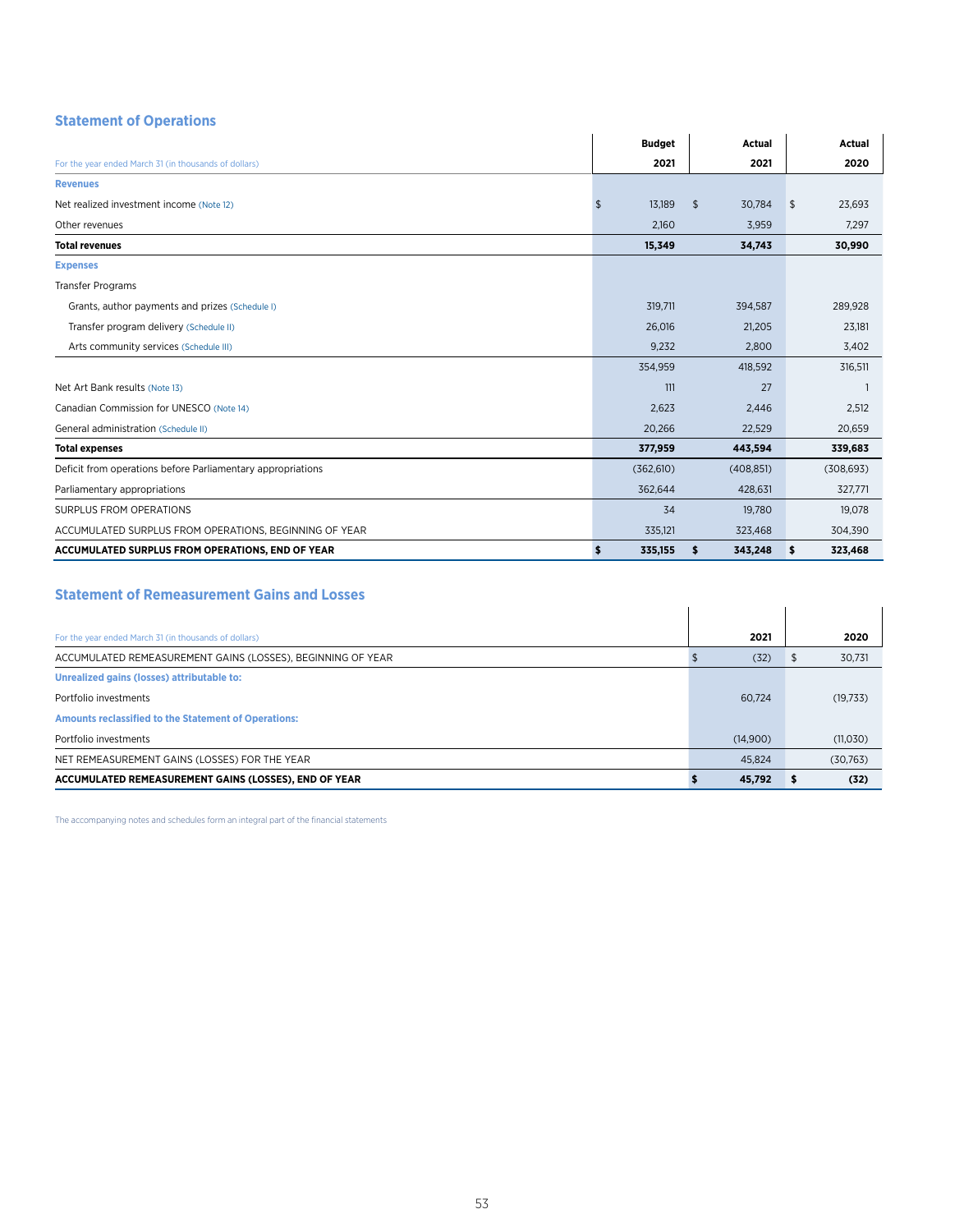#### **Statement of Changes in Net Financial Assets**

|                                                       | <b>Budget</b> | <b>Actual</b>            | <b>Actual</b> |
|-------------------------------------------------------|---------------|--------------------------|---------------|
| For the year ended March 31 (in thousands of dollars) | 2021          | 2021                     | 2020          |
|                                                       |               |                          |               |
| ANNUAL SURPLUS FROM OPERATIONS                        | 34<br>\$      | 19,780<br>$\mathfrak{S}$ | 19,078<br>\$  |
| Acquisition of tangible capital assets (Note 8)       | (7,017)       | (3,630)                  | (3,347)       |
| Write-down of tangible capital assets                 |               | 23                       |               |
| Amortization of tangible capital assets (Note 8)      | 3,190         | 1,975                    | 1,694         |
| Acquisition of Art Bank assets (Note 9)               |               | (1)                      | (10)          |
|                                                       | (3,827)       | (1,633)                  | (1,663)       |
| Acquisition of prepaid expenses                       |               | (798)                    | (871)         |
| Use of prepaid expenses                               |               | 772                      | 347           |
|                                                       |               | (26)                     | (524)         |
| Net remeasurement gains (losses)                      |               | 45,824                   | (30, 763)     |
| INCREASE (DECREASE) IN NET FINANCIAL ASSETS           | (3,793)       | 63,945                   | (13, 872)     |
| NET FINANCIAL ASSETS, BEGINNING OF YEAR               | 291,776       | 291,776                  | 305,648       |
| NET FINANCIAL ASSETS, END OF YEAR                     | 287,983<br>\$ | 355,721<br>S             | 291,776<br>\$ |

#### **Statement of Cash Flows**

|                                                                                                               |                        | Restated<br>(Note 3) |
|---------------------------------------------------------------------------------------------------------------|------------------------|----------------------|
| For the year ended March 31 (in thousands of dollars)                                                         | 2021                   | 2020                 |
| <b>Operating Transactions</b>                                                                                 |                        |                      |
| Surplus from operations                                                                                       | $\sqrt{2}$<br>19,780   | $\sqrt{2}$<br>19,078 |
| Gains from disposal of portfolio investments (Note 12)                                                        | (18, 332)              | (11, 526)            |
| Dividend and other distributed income - reinvested (Note 12)                                                  | (11, 559)              | (11,084)             |
| Amortization of tangible capital assets (Note 8)                                                              | 1,975                  | 1,694                |
| Write-down of tangible capital assets                                                                         | 23                     |                      |
| Increase in prepaid expenses                                                                                  | (26)                   | (524)                |
| Increase in employee future benefits                                                                          | 815                    | 473                  |
| Income transferred to Deferred revenues - Externally restricted contributions from investment income (Note 7) | 7,705                  | 4,702                |
| Net change in other non-cash items (Note 15)                                                                  | 62,288                 | (10, 576)            |
| Cash provided (used) by operating activities                                                                  | 62,669                 | (7,763)              |
| <b>Capital Transactions</b>                                                                                   |                        |                      |
| Acquisition of tangible capital assets (Note 8)                                                               | (3,675)                | (3,389)              |
| Acquisition of Art Bank assets (Note 9)                                                                       | (1)                    | (10)                 |
| Cash used by capital activities                                                                               | (3,676)                | (3,399)              |
| <b>Investing Transactions</b>                                                                                 |                        |                      |
| Acquisition of portfolio investments                                                                          | (152, 859)             | (32, 678)            |
| Disposal of portfolio investments                                                                             | 152,016                | 31,284               |
| Cash used by investing activities                                                                             | (843)                  | (1, 394)             |
| NET INCREASE (DECREASE) IN CASH                                                                               | 58,150                 | (12, 556)            |
| CASH, BEGINNING OF YEAR                                                                                       | 23,852                 | 36,408               |
| CASH, END OF YEAR                                                                                             | 82,002                 | 23,852               |
| <b>Represented by:</b>                                                                                        |                        |                      |
| Cash                                                                                                          | 81,065                 | 21.624               |
| Cash held for investment purposes included in the portfolio investments                                       | 937                    | 2,228                |
|                                                                                                               | $\mathbf{s}$<br>82,002 | \$<br>23,852         |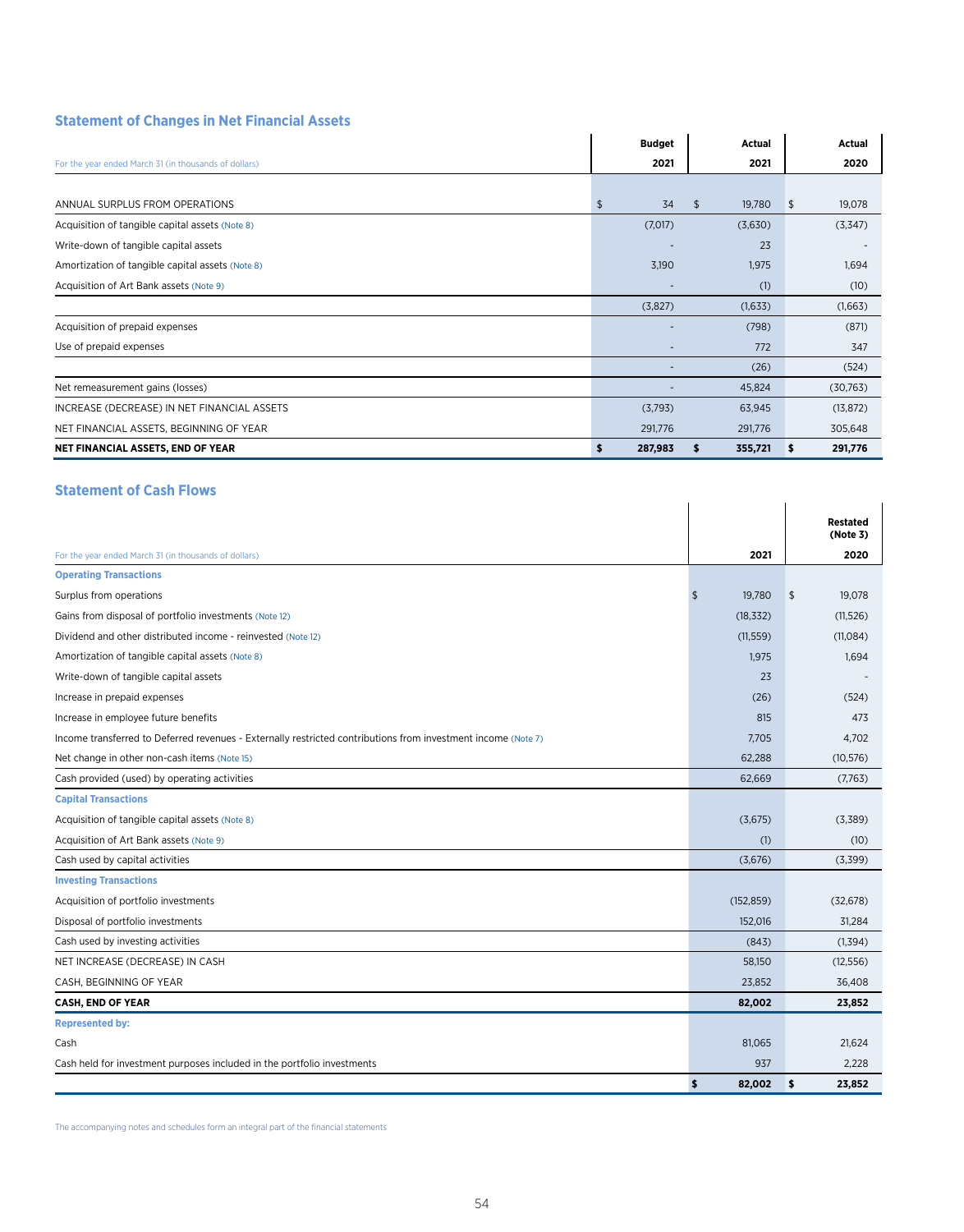#### **Notes to the Financial Statements March 31, 2021**

#### 1. AUTHORITY, MANDATE AND ACTIVITIES

The Council, established by the *Canada Council Act* in 1957 and subsequently amended in 2001 by Bill C-40 to the *Canada Council for the Arts Act*, is not an agent of Her Majesty and is deemed to be a registered charity for the purposes of the *Income Tax Act*. In accordance with section 85(1.1) of the *Financial Administration Act*, the Council is exempt from Divisions I to IV of Part X of this Act, except for subsection 105(2) and sections 113.1 and 119 of Division II, sections 131 to 148 of Division III and section 154.01 of Division IV. The Council is a Crown corporation whose objectives are to foster and promote the study and enjoyment of, and the production of works in, the arts.

The Council achieves its objectives primarily through grant programs to professional Canadian artists and arts organizations. The Council incurs administration and services expenses in the delivery of programs. Transfer Program delivery expenses represent the direct costs of program delivery. Arts community services expenses represent costs incurred for non-grant activities in fulfillment of the Council's mandate. General administration costs represent the costs related to corporate management, communications, human resources, information management, finance, accommodation and amortization.

The Canadian Commission for UNESCO (CCUNESCO) was established by the Council pursuant to a 1957 Order in Council. The CCUNESCO acts as a forum for governments and civil society to mobilize the participation of Canadians in UNESCO's mandated areas of education, natural and social sciences, and culture, communication and information. The Secretariat for the CCUNESCO is provided by the Council and led by a Secretary General who reports directly to the Director and Chief Executive Officer.

#### 2. SIGNIFICANT ACCOUNTING POLICIES

#### Basis of accounting

The Council is an "other government organization." These financial statements have been prepared in accordance with Canadian public sector accounting standards (PSAS) as promulgated by the Chartered Professional Accountants (CPA) of Canada.

The Council's significant accounting policies are as follows:

# Financial instruments

All financial instruments are initially measured at fair value. The following table identifies the Council's financial assets and liabilities and identifies how they are subsequently measured on the Statement of Financial Position:

| <b>Financial asset or liability</b>        | Subsequent measurement |
|--------------------------------------------|------------------------|
| Accounts receivable                        | Amortized cost         |
| Portfolio investments                      | Fair value             |
| Grants, author payments and prizes payable | Amortized cost         |
| Accounts payable and accrued liabilities   | Amortized cost         |

#### Portfolio investments

Unrealized changes in the fair value of portfolio investments are recognized in the Statement of Remeasurement Gains and Losses, except for the restricted portion which is recognized as a liability under Deferred revenues - Externally restricted contributions. Once realized, the cumulative gain or loss previously recognized in the Statement of Remeasurement Gains and Losses is recorded in net realized investment income on an average cost basis for the year. The realized gains and losses on externally restricted contributions are recognized in accordance with the externally restricted contributions accounting policy. Purchases and dispositions of portfolio investments are recorded on the trade date. Management fees charged are expensed in the year they are incurred.

The cash held for investment purposes is included in portfolio investments in the Statement of Financial Position and also shown as a separate item in the Statement of Cash Flows.

A decline in the fair value considered to be other than temporary is recognized as an impairment loss and is removed from the Statement of Remeasurement Gains and Losses and reported in net realized investment income in the Statement of Operations.

#### Tangible capital assets

Office and computer equipment, computer software and leasehold improvements are carried at cost less accumulated amortization. Amortization is calculated using the straight-line method, over the estimated useful lives of the assets as follows:

| Office equipment       | 10 years                    |
|------------------------|-----------------------------|
| Computer equipment     | 4 years                     |
| Computer software      | 7 years                     |
| Leasehold improvements | remaining term of the lease |

The estimated useful lives, residual values and depreciation method are determined in the capital asset policy, which is reviewed on a regular basis with the effect of any changes in estimate accounted for on a prospective basis.

Work in progress represents the costs incurred to date on a capital project that is incomplete and not in use, or for system implementations, when the system is not in production at the end of an accounting period. Work in progress projects are not amortized until in use or in production.

#### Art Bank assets

The Art Bank assets are carried at the cost of purchase or independently appraised value of donation plus cost of framing, mounting and shipping when acquired. If the cost of assets, less any estimated residual value, is greater than the appraised value, it will be amortized over the estimated useful lives of these assets which is 50 years.

#### Musical instruments

Musical instruments, which have cultural and historical value, are recorded at nominal value in the Statement of Financial Position as a reasonable estimate of the future benefits associated with such assets cannot be made.

#### Employee future benefits

#### i) PENSION BENEFITS

Substantially all of the employees of the Council are covered by the Public Service Pension Plan (the "Plan"), a contributory defined benefit plan established through legislation and sponsored by the Government of Canada. Contributions are required by both the employees and the Council to cover current service cost. Pursuant to legislation currently in place, the Council has no legal or constructive obligation to pay further contributions with respect to any past service or funding deficiencies of the Plan. Consequently, contributions are recognized as an expense in the year when employees have rendered service and represent the total pension obligation of the Council.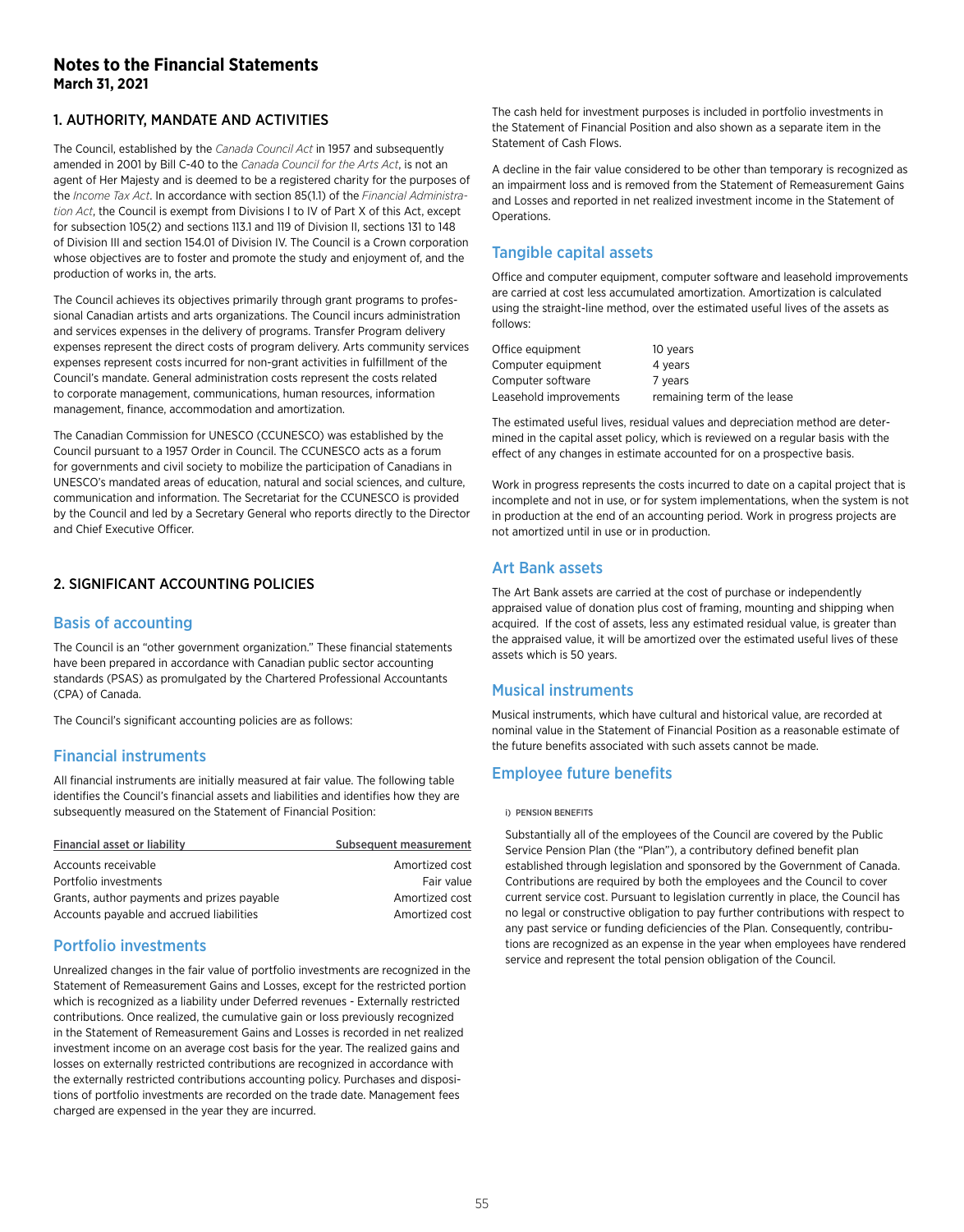#### ii) SEVERANCE BENEFITS

In 2012, under labour contracts and conditions of employment, the decision was made to terminate the severance benefits. The severance benefit obligation for eligible employees who will retire or resign, that accrued up to June 30, 2012 and remains unpaid, is adjusted at year end to reflect actuarial gains and losses and salary adjustments.

#### iii) RETIREES' BENEFITS

The Council provides extended health care and dental benefits to its current and retired employees. Retirees pay 50% of the extended health care premium and 100% of the dental premium. The Council accrues its obligations as the employees render the services necessary to earn these benefits. The cost of these benefits earned by employees has been estimated using the accrued benefit method (Projected unit credit).

Actuarial gains (losses) on the accrued benefit obligation arise from differences between actual and expected experience and from changes in the actuarial assumptions used to determine the accrued benefit obligation. Actuarial gains (losses) are amortized over the average remaining service period of active employees.

#### Deferred revenues - Externally restricted contributions

Externally restricted income is recognized as revenue in the Statement of Operations in the year in which the resources are used for the purpose or purposes specified. An externally restricted inflow, excluding original principal, received before this criterion has been met is reported as a liability until the resources are used for the purpose or purposes specified.

#### Endowment principal - Externally restricted contributions

Externally restricted contributions consist of endowments and restricted donations received by the Council that are required to be maintained intact. They are reported under Accumulated Surplus from Operations.

#### Reserve for excess investment income

This reserve represents the sum of excess investment income since the establishment of the Council in 1957 and is presented as a separate internal reserve within the accumulated surplus from operations. In years when net investment income exceeds the amount of net budgeted investment income, an amount may be transferred from the accumulated surplus from operations to the reserve for excess investment income. In years when net investment income is less than the amount of net budgeted investment income, an amount may be transferred to the accumulated surplus from operations from the reserve for excess investment income. These transfers are approved by the Board.

#### Revenue recognition

#### i) PARLIAMENTARY APPROPRIATIONS

Parliamentary appropriations are considered government transfers and are recognized as revenue in the year for which they are approved by Parliament. Parliamentary appropriations received for specific projects are deferred when the stipulations and circumstances create an obligation that meets the definition of a liability. They are subsequently recognized on the Statement of Operations when the obligation no longer exists.

#### ii) RESTRICTED AND UNRESTRICTED CONTRIBUTIONS

The Council receives contributions that are externally restricted for specific purposes by the donors.

Externally restricted contributions that are to be held in perpetuity are recognized as revenue in the year in which they are received. The externally restricted contributions that are not held in perpetuity, externally restricted investment income, and realized and unrealized gains and losses on externally restricted investments are recorded as a liability until the resources are used for their specified purpose, at which time the contributions are recognized as revenue.

Unrestricted contributions are recognized as other revenue in the year received or in the year the funds are committed to the Council if the amount can be reasonably estimated and collection is reasonably assured.

In-kind contributions consist mostly of donations to the Art Bank assets and are recorded at their appraised value as a non-financial asset and as revenue under Net Art Bank results when they are received.

#### iii) ART BANK RENTAL REVENUES

Rental revenues generated from Art Bank assets are recognized in the year in which services are provided. They are included in Net Art Bank results on the Statement of Operations.

#### iv) OTHER REVENUES

Other revenues consist mainly of the cancellation in the current year of grants approved in previous years and contributions for partnership agreements.

#### v) FOREIGN CURRENCY TRANSLATION

Monetary assets and liabilities denominated in foreign currencies are translated to Canadian dollars at the exchange rate in effect at the date of the Statement of Financial Position. Revenue and expense items are translated at exchange rates prevailing throughout the year. Unrealized foreign exchange gains and losses are recognized in the Statement of Remeasurement Gains and Losses, except for the restricted portion which is recognized as a liability under Deferred revenues - Externally restricted contributions. Once realized, the cumulative gain or loss is recognized in net realized investment income on the Statement of Operations.

#### Grants, author payments and prizes

Grants, author payments and prizes are considered to be a government transfer. They are recorded as an expense in the year for which they are budgeted and approved by the Board, authority to pay has been obtained through the *Appropriation Act*, and results communicated to the applicants.

#### Operating leases

The Council enters into operating leases for its office accommodation which are recorded on a straight-line basis over the term of the lease. Lease inducements are recorded as a reduction to the office accommodation expense on a straightline basis over the term of the lease.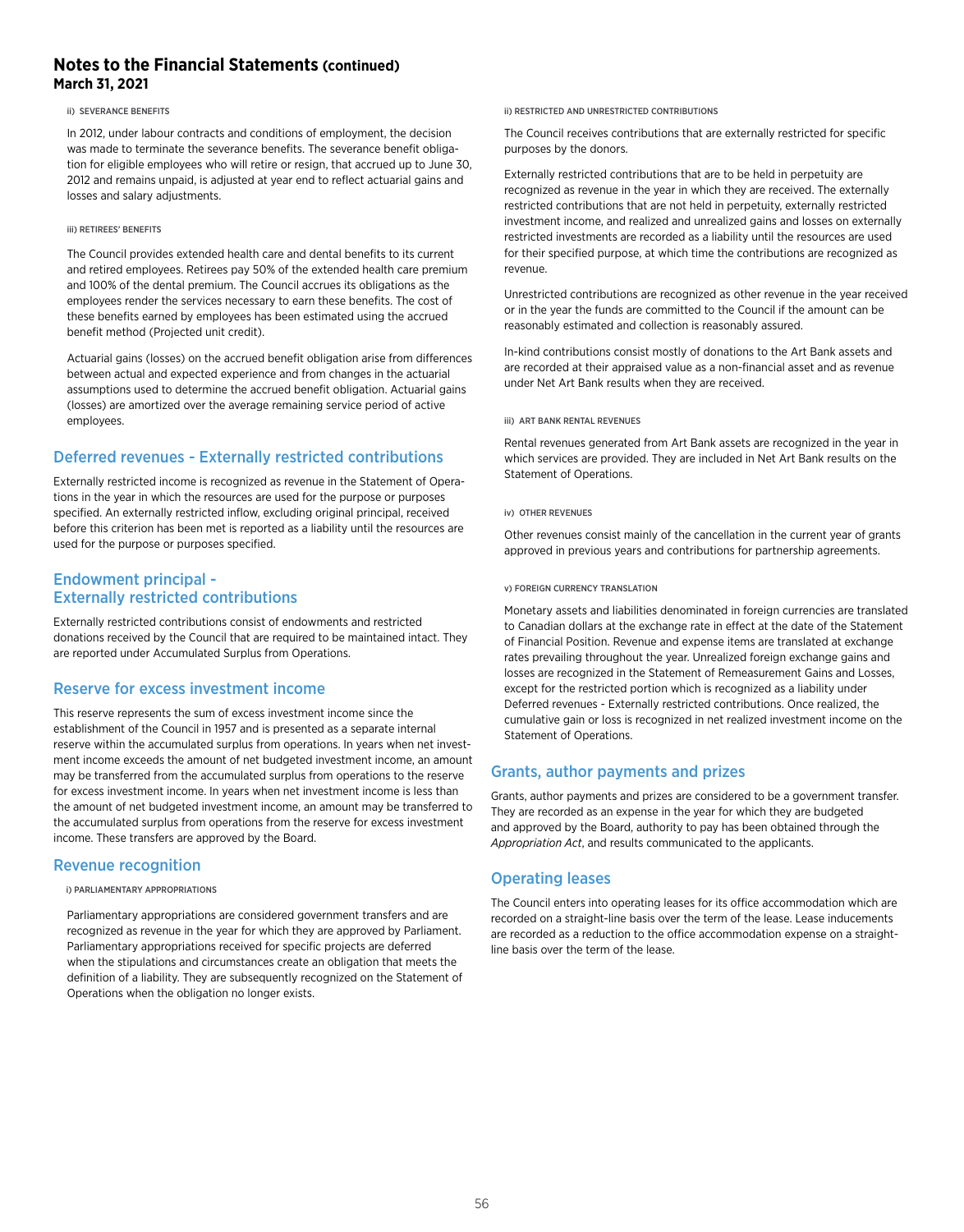#### Measurement uncertainty

The preparation of financial statements in accordance with Canadian PSAS requires management to make estimates and assumptions that affect the reported amounts of assets and liabilities at the financial statement date and the reported amounts of revenues and expenses during the reporting year. Employee future benefits liabilities, the estimated useful lives of tangible capital assets, the residual and appraised value of the Art Bank assets, and the fair value of financial instruments are the most significant items where estimates are used.

With respect to the portfolio investments, the level of measurement uncertainty varies based on the classification of the financial instruments in the fair value hierarchy as described in Note 5. Due to the inherent nature of Level 3 financial instruments measured using unobservable inputs there is a significant level of measurement uncertainty.

Actual results could differ from those estimated.

#### Inter-entity transactions

Inter-entity transactions are transactions between commonly controlled entities. Inter-entity transactions, other than restructuring transactions, are recorded on a gross basis and are measured at the carrying amount, except for the following:

i) Inter-entity transactions are measured at the exchange amount, which is the amount of consideration established and agreed to by the related parties, when undertaken on similar terms and conditions to those adopted if the entities were dealing at arm's length, or where costs provided are recovered.

ii) Goods or services received without charge between commonly controlled entities are not recorded.

#### Other related party transactions

Related party transactions, other than inter-entity transactions, are recorded at the exchange amount.

#### Budget

Budgeted figures, as approved by the Board, have been provided for comparison purposes.

#### 3. RESTATEMENT OF THE STATEMENT OF CASH FLOWS

The Council receives dividends and other distributed income from its portfolio investments. Some of these are received as cash, while others are automatically reinvested without any cash consideration received. The Council has restated comparative figures in its Statement of Cash Flows to exclude those non-cash transactions, which had previously been presented as operating cash inflows and investing cash outflows. There was no impact on the Surplus from operations or Net Decrease in Cash for the year as a result of the restatement.

The impact of the restatement on the compartive figures for the year ended March 31, 2020 is as follows:

| <b>Operating Transactions:</b>                       |                           |           |  |
|------------------------------------------------------|---------------------------|-----------|--|
| Cash provided by operating activities                | (in thousands of dollars) |           |  |
| - As previsouly reported                             | \$                        | 3.321     |  |
| - Dividend and other distributed income - reinvested |                           | (11,084)  |  |
| Cash provided (used) by operating activities         | \$                        | (7,763)   |  |
| <b>Investing Transactions:</b>                       |                           |           |  |
| Cash used by investing activities                    |                           |           |  |
| - As previsouly reported                             | \$                        | (12, 478) |  |
| - Adjustment to Acquisition of portfolio investments |                           | 11.084    |  |
| Cash used by investing activities                    | \$                        | (1.394)   |  |

| <b>4. PORTFOLIO INVESTMENTS</b>    |         |                          |                          |                   |                          |         |                   |                |
|------------------------------------|---------|--------------------------|--------------------------|-------------------|--------------------------|---------|-------------------|----------------|
|                                    |         |                          | 2021                     |                   |                          |         | 2020              |                |
|                                    |         | <b>Unrealized</b>        | <b>Unrealized</b>        |                   |                          |         |                   |                |
| (in thousands of dollars)          | Cost    | losses                   | gains                    | <b>Fair value</b> |                          | Cost    | <b>Fair value</b> |                |
|                                    | \$      | \$                       | \$                       | \$                | %                        | \$      | \$                | %              |
| <b>Canada Council Endowment</b>    |         |                          |                          |                   |                          |         |                   |                |
| and Special Funds                  |         |                          |                          |                   |                          |         |                   |                |
| Pooled funds                       |         |                          |                          |                   |                          |         |                   |                |
| Canadian Equity                    | 43,853  |                          | 13,051                   | 56,904            | 14                       | 8,205   | 6,896             | 2              |
| <b>Global Equity</b>               | 163,732 | 1,724                    | 20,047                   | 182,055           | 46                       | 139,975 | 131,213           | 41             |
| Fixed income                       | 87,460  | 126                      | 189                      | 87,523            | 22                       | 87,118  | 87,258            | 27             |
| Alternatives                       | 20,630  | $\overline{\phantom{a}}$ | 13,356                   | 33,986            | 9                        | 20,630  | 29,259            | 9              |
| Canadian Equity                    |         |                          | $\overline{\phantom{a}}$ |                   | $\overline{\phantom{a}}$ | 35,086  | 28,122            | 9              |
| Real estate                        | 7,557   |                          | 1,083                    | 8,640             | $\overline{2}$           | 7,660   | 9,802             | 3              |
| Infrastructure                     | 22,708  | 942                      | 5,177                    | 26,943            | $\overline{7}$           | 23,537  | 29,958            | 9              |
| Cash                               | 937     |                          | $\overline{\phantom{a}}$ | 937               |                          | 1,583   | 1,583             |                |
|                                    | 346,877 | 2,792                    | 52,903                   | 396,988           | 100                      | 323,794 | 324,091           | 100            |
| <b>Killam Fund</b>                 |         |                          |                          |                   |                          |         |                   |                |
| Pooled funds                       |         |                          |                          |                   |                          |         |                   |                |
| Canadian Equity                    | 9,419   | $\overline{\phantom{a}}$ | 1,786                    | 11,205            | 14                       | 8,795   | 6,959             | 10             |
| <b>Global Equity</b>               | 34,500  | 357                      | 4,040                    | 38,183            | 46                       | 27,741  | 26,001            | 39             |
| Fixed income                       | 17,790  | 43                       | 48                       | 17,795            | 21                       | 17,704  | 17,715            | 26             |
| Alternatives                       | 5,298   | $\overline{\phantom{a}}$ | 3,422                    | 8,720             | 10 <sup>°</sup>          | 5,298   | 7,507             | 11             |
| Real estate                        | 1,939   | $\overline{\phantom{a}}$ | 274                      | 2,213             | 3                        | 1,965   | 2,530             | $\overline{4}$ |
| Infrastructure                     | 3,769   | 236                      | 1,183                    | 4,716             | 6                        | 4,168   | 5,752             | 9              |
| Cash                               |         |                          |                          |                   | $\overline{a}$           | 645     | 645               | $\mathbf{1}$   |
|                                    | 72,715  | 636                      | 10,753                   | 82,832            | 100                      | 66,316  | 67,109            | 100            |
| <b>Total Portfolio investments</b> | 419,592 | 3,428                    | 63,656                   | 479,820           |                          | 390,110 | 391,200           |                |

# $\frac{1}{2}$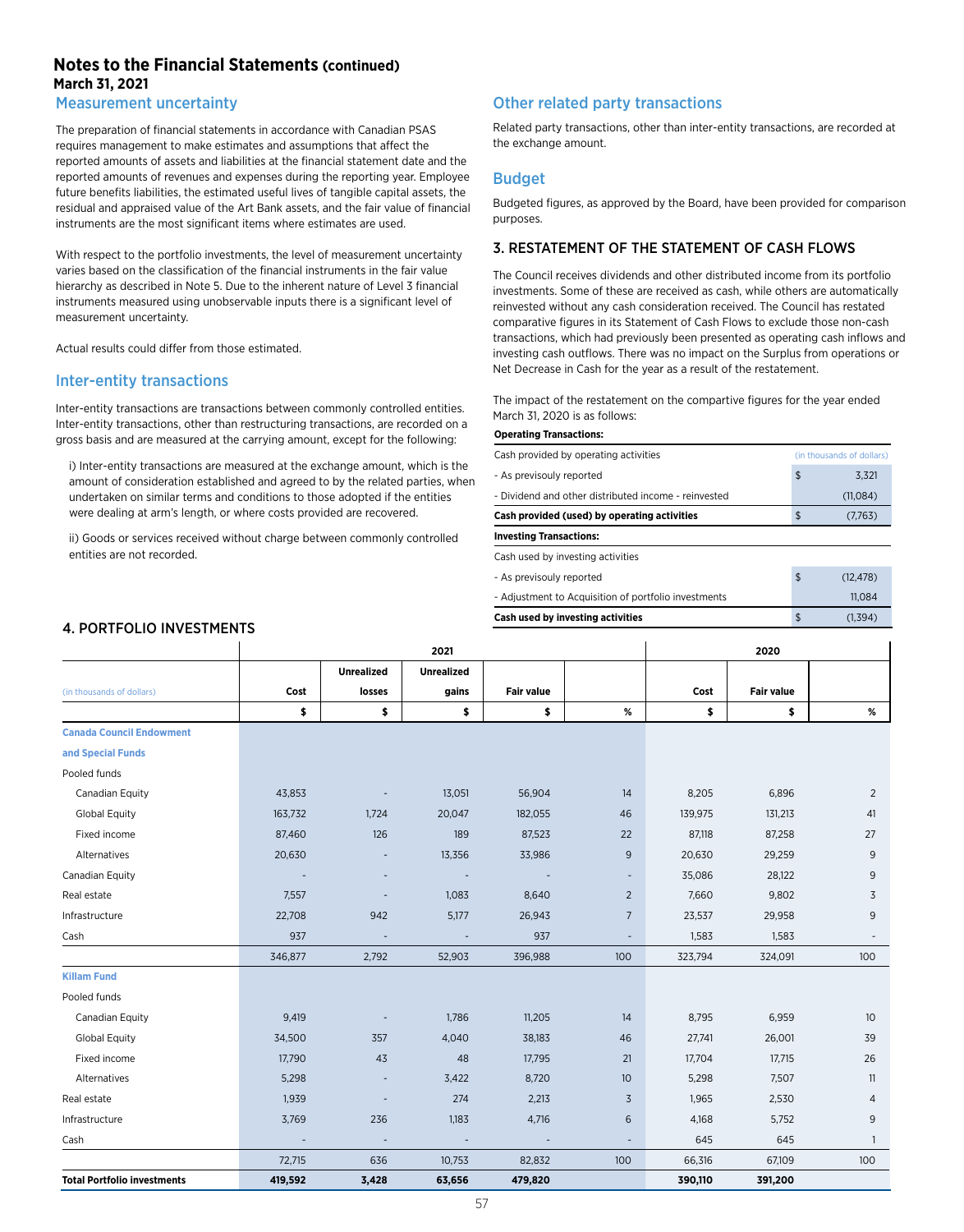Unrealized gains/losses on investments are primarily due to the timing of the market prices, foreign exchange movements, or the early years in the business cycle for some investments. Annually, the Council assesses each of its investment instruments against specific criteria to determine whether there is objective evidence that the adjusted cost may not be recovered and is therefore impaired. The Council does not consider these investments to be other-thantemporarily impaired as at March 31, 2021.

The Council manages two separate portfolios, the Canada Council Endowment and Special Funds as well as the Killam Fund. The Killam's will requested that their donation be invested separately. Apart from the Killam Fund, all other externally restricted contributions are consolidated into the Canada Council Endowment and Special Funds and represent 8% (2020 - 8%) of that Fund with a total fair value of \$31,799,000 (2020 - \$25,960,000). The total fair value of the externally restricted investment including the Killam Fund is \$114,631,000 (2020 - \$93,069,000).

All transactions for the externally restricted contributions are initially paid by or received in the Council's general bank account thus creating temporary interfund balances. The interfund balance of externally restricted contributions owed to Council at March 31, 2021 by the Special Funds is \$4,083,000 (2020 - \$4,058,000) and owed by the Killam Fund is \$2,606,000 (2020 - \$3,187,000).

The long-term objectives of the Canada Council Endowment and Special Funds as well as the Killam Fund are to generate long-term real returns to supplement the costs of administering the various programs, while maintaining the purchasing power of the endowed capital.

The Council invests in units of equity, fixed income and alternative pooled funds, and in limited partnership units of three real estate funds and six infrastructure funds (March 31, 2020 - also into a segregated Canadian equity fund). The permitted and prohibited investments, the asset mix as well as some maximum holding quantity restrictions are governed by a Board approved investment policy to mitigate risk. All of the investments are managed by professional investment managers.

The Council manages its portfolio to the following benchmarks as per the *Statement of Investment Policies and Goals* approved by the Board. The benchmarks allow asset class allocations to vary between a minimum and a maximum.

#### 5. FINANCIAL RISKS AND FAIR VALUE

#### a) Establishing fair value

The carrying value of accounts receivable, grants, author payments and prizes payable and accounts payable and accrued liabilities approximates their fair values due to their short-term maturity.

The fair values of the investments are determined as follows:

- Canadian Equity, Global Equity, Fixed Income, and Money Market pooled fund investments are valued at the unit values supplied by the pooled fund external managers, which represent the Council's proportionate share of the underlying net assets at fair values, determined using closing market prices.
- The segregated Canadian equity fund was valued using closing market prices at March 31, 2020.

| <b>Asset Classes</b> | <b>Market Value</b> | Minimum | <b>Benchmark</b> | Maximum |
|----------------------|---------------------|---------|------------------|---------|
| Canadian equities    | 14%                 | 5%      | 12.5%            | 20%     |
| Global equities      | 46%                 | 35%     | 40%              | 45%     |
| Fixed income         | 22%                 | 15%     | 25%              | 35%     |
| Alternatives         | 9%                  | 0%      | 10%              | 15%     |
| Real estate          | 2%                  | 0%      | 5%               | 10%     |
| Infrastructure       | 7%                  | 0%      | 7.5%             | 10%     |
| Money market/Cash    | 0%                  | 0%      | 0%               | 10%     |
|                      |                     |         |                  |         |

<sup>1</sup> The *Statement of Investment Policies and Goals* indicates that any allocations outside the ranges shall be rebalanced towards the mid-point of the range within six months of the quarter end.

The amounts in the money market or cash asset classes are for future investments or to fund capital calls on commitments already approved and signed.

Investments in the equity pooled funds are comprised of units of six pooled funds, two Canadian funds and four funds that are invested in the global equity markets (March 31, 2020 - the Council also had a Canadian equity segregated fund for the Endowment and Special Funds). The Canadian equities are measured against the returns of the Standard and Poor's Toronto Stock Exchange (S&P/TSX) Index. The global equities are measured against the returns of the Morgan Stanley Capital International (MSCI) All Country World Index. Investments in the fixed income pooled funds are comprised of a mix of bonds, mortgages, emerging debt and other fixed income instruments. The fixed income funds are measured against the returns of the FTSE Canada Universe Bond Index. Investments in the alternative pooled funds are comprised of units of one hedge fund with diversified positions across global asset classes. This investment is measured against the returns of the FTSE Canada 91-day T-bill plus 4%. The assets included in the real estate funds are commercial real estate properties in Canada, the United States and globally. These investments are measured against the returns of the Investment Property Databank. The infrastructure funds include six portfolios of diversified infrastructure investments. These investments are measured against the Consumer Price Index (CPI) plus 4.5%.

- The Alternatives is a pooled fund investment which is valued at the unit values supplied by the external pooled fund manager. The fund manager manages multiple funds with different strategies within the fund and determines the unit's fair value predominantly using valuation models with unobservable inputs and for smaller portions using closing market prices when available.
- Real Estate and Infrastructure investment values are supplied by the external fund managers using internally determined appraisals as at March 31 based on valuation models with unobservable inputs.

At March 31, the measurement categories of the Council's financial instruments, as well as their carrying amounts and fair values are as follows:

| (in thousands of dollars)                  |                | 2021                   | 2020                   |
|--------------------------------------------|----------------|------------------------|------------------------|
|                                            | Measurement    | <b>Carrying amount</b> | <b>Carrying amount</b> |
| <b>Financial assets and liabilities</b>    | categories     | and fair value (\$)    | and fair value (\$)    |
| Cash                                       | Fair value     | 81,065                 | 21,624                 |
| Accounts receivable                        | Amortized cost | 2,925                  | 3,347                  |
| Portfolio Investments <sup>1</sup>         | Fair value     | 479,820                | 391,200                |
| Grants, author payments and prizes payable | Amortized cost | 119,590                | 58,070                 |
| Accounts payable and accrued liabilities   | Amortized cost | 5,565                  | 5,128                  |

<sup>1</sup> The detailed fair value for the portfolio investments is listed in Note 4.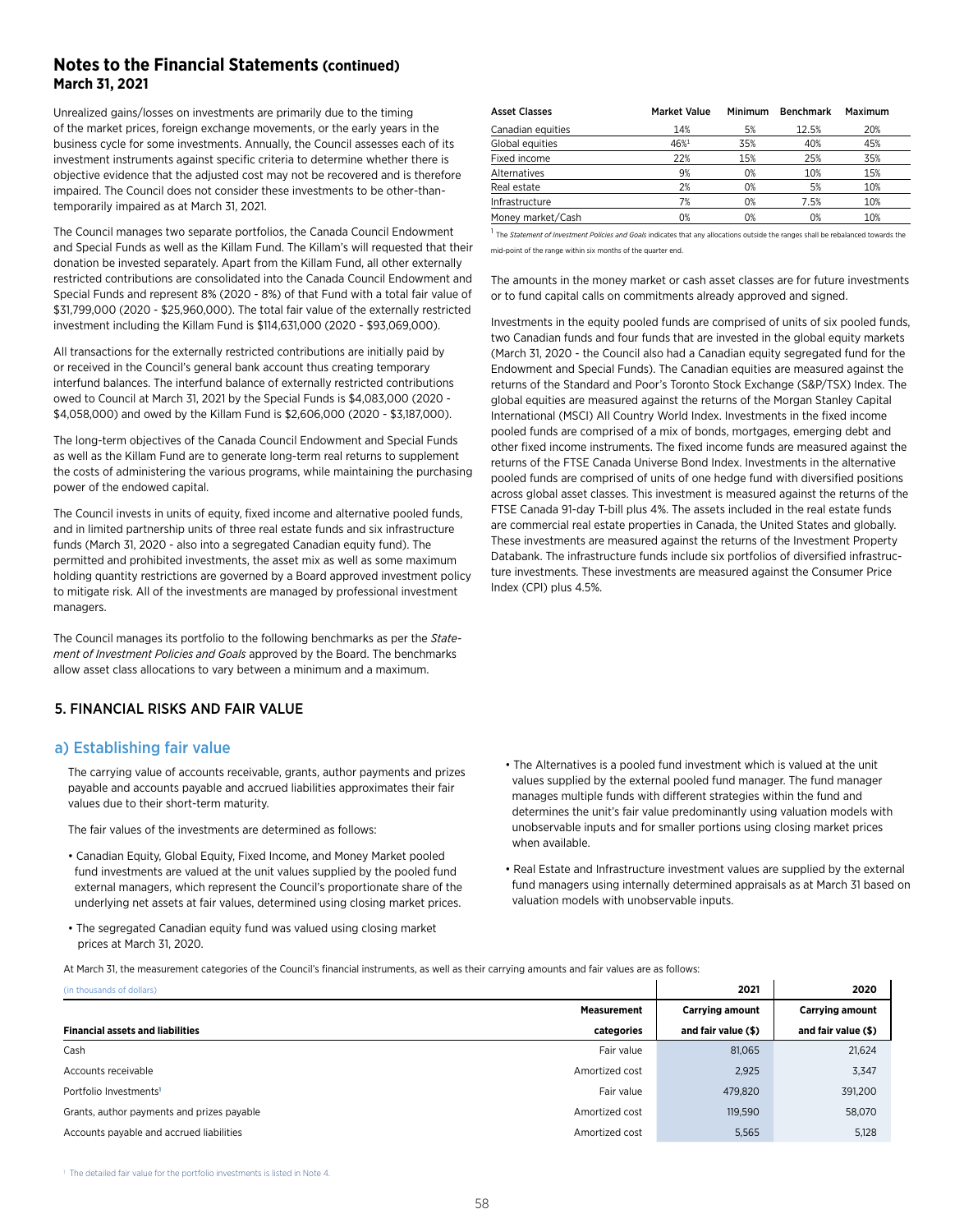#### b) Fair value hierarchy

 $\overline{a}$ 

The financial instruments are grouped into Levels 1 to 3 based on the degree to which the fair value is observable:

- Level 1 fair value measurements are those derived from quoted prices (unadjusted) in active markets for identical assets or liabilities.
- Level 2 fair value measurements are those derived from inputs other than quoted prices included within Level 1 that are observable for the asset or liability, either directly (i.e. as prices) or indirectly (i.e. derived from prices).
- Level 3 fair value measurements are those derived from valuation techniques that include inputs for the asset or liability that are not based on observable market data (unobservable inputs).

The fair value hierarchy requires the use of observable market inputs whenever such inputs exist. A financial instrument is classified to the lowest level of the hierarchy for which a significant input has been considered in measuring fair value.

The following table presents the financial instruments recorded at fair value in the Statement of Financial Position, classified using the fair value hierarchy described above:

 $\mathbf{I}$ 

| (in thousands of dollars)       |                          |                          | 2021                     |                          |         | 2020                     |                          |              |
|---------------------------------|--------------------------|--------------------------|--------------------------|--------------------------|---------|--------------------------|--------------------------|--------------|
|                                 | Level 1                  | Level 2                  | Level 3                  | <b>Total</b>             | Level 1 | Level 2                  | Level 3                  | <b>Total</b> |
|                                 | \$                       | \$                       | \$                       | \$                       | \$      | \$                       | \$                       | \$           |
| Cash                            | 81,065                   | $\overline{\phantom{a}}$ | $\overline{\phantom{a}}$ | 81,065                   | 21,624  | $\overline{\phantom{a}}$ | $\overline{\phantom{a}}$ | 21,624       |
| <b>Portfolio Investments</b>    |                          |                          |                          |                          |         |                          |                          |              |
| <b>Canada Council Endowment</b> |                          |                          |                          |                          |         |                          |                          |              |
| and Special Funds               |                          |                          |                          |                          |         |                          |                          |              |
| Pooled Funds                    |                          |                          |                          |                          |         |                          |                          |              |
| Canadian Equity                 |                          | 56,904                   |                          | 56,904                   |         | 6,896                    |                          | 6,896        |
| <b>Global Equity</b>            |                          | 182,055                  |                          | 182,055                  |         | 131,213                  |                          | 131,213      |
| Fixed Income                    |                          | 87,523                   | $\overline{\phantom{a}}$ | 87,523                   |         | 87,258                   |                          | 87,258       |
| Alternatives                    |                          | ٠                        | 33,986                   | 33,986                   |         | $\overline{\phantom{a}}$ | 29,259                   | 29,259       |
| Canadian Equity                 |                          |                          |                          | $\overline{\phantom{a}}$ | 28,122  | $\overline{\phantom{a}}$ | $\overline{\phantom{a}}$ | 28,122       |
| Real Estate                     |                          | $\overline{\phantom{0}}$ | 8,640                    | 8,640                    |         | $\overline{a}$           | 9,802                    | 9,802        |
| Infrastructure                  |                          |                          | 26,943                   | 26,943                   |         | $\overline{a}$           | 29,958                   | 29,958       |
| Cash                            | 937                      |                          |                          | 937                      | 1,583   |                          |                          | 1,583        |
| <b>Killam Fund</b>              |                          |                          |                          |                          |         |                          |                          |              |
| Pooled Funds                    |                          |                          |                          |                          |         |                          |                          |              |
| Canadian Equity                 | $\overline{\phantom{a}}$ | 11,205                   |                          | 11,205                   |         | 6,959                    |                          | 6,959        |
| <b>Global Equity</b>            |                          | 38,183                   |                          | 38,183                   |         | 26,001                   |                          | 26,001       |
| Fixed Income                    |                          | 17,795                   |                          | 17,795                   |         | 17,715                   |                          | 17,715       |
| Alternatives                    |                          |                          | 8,720                    | 8,720                    |         | $\overline{\phantom{a}}$ | 7,507                    | 7,507        |
| Real Estate                     |                          |                          | 2,213                    | 2,213                    |         | $\overline{\phantom{a}}$ | 2,530                    | 2,530        |
| Infrastructure                  |                          |                          | 4,716                    | 4,716                    |         | $\overline{\phantom{0}}$ | 5,752                    | 5,752        |
| Cash                            |                          |                          | $\overline{\phantom{a}}$ | $\overline{\phantom{a}}$ | 645     | $\overline{\phantom{a}}$ | $\overline{\phantom{a}}$ | 645          |
|                                 | 937                      | 393,665                  | 85,218                   | 479,820                  | 30,350  | 276,042                  | 84,808                   | 391,200      |
| Total                           | 82,002                   | 393,665                  | 85,218                   | 560,885                  | 51,974  | 276,042                  | 84,808                   | 412,824      |

# **Financial assets at fair value as at March 31**

During the year, the Canadian Equity segregated fund within the Canada Council Endowment and Special Funds was transferred over to the Canadian Equity Pooled funds already invested in by the Killam Fund. There<br>were no othe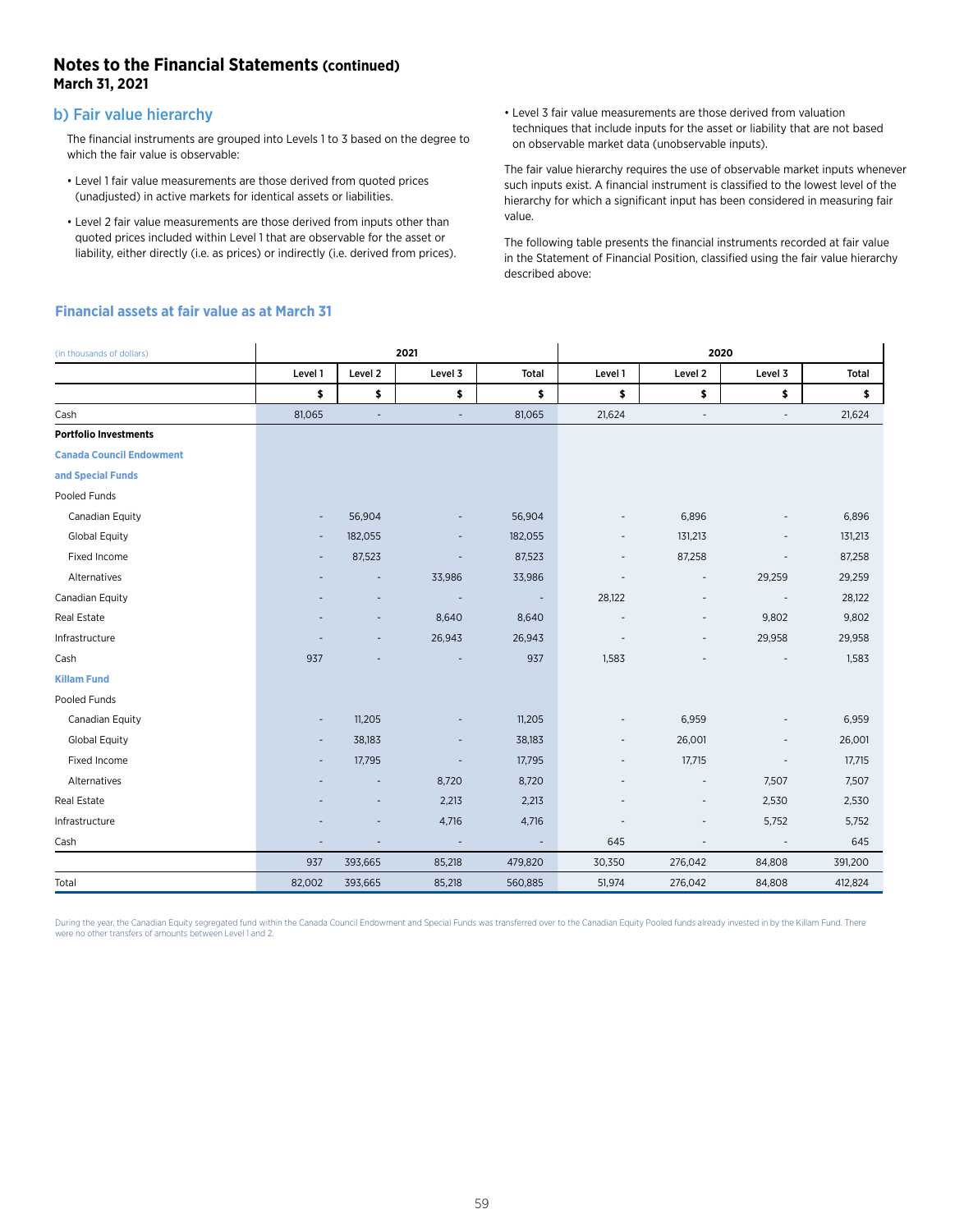The following table reconciles the changes in fair value of financial instruments classified as Level 3 during the year:

| (in thousands of dollars)       |                          |                          | 2021           |              | 2020                     |                          |                |              |
|---------------------------------|--------------------------|--------------------------|----------------|--------------|--------------------------|--------------------------|----------------|--------------|
|                                 | <b>Alternatives</b>      | <b>Real estate</b>       | Infrastructure |              | <b>Alternatives</b>      | <b>Real estate</b>       | Infrastructure |              |
|                                 | fund                     | funds                    | funds          | <b>Total</b> | fund                     | funds                    | funds          | <b>Total</b> |
|                                 | \$                       | \$                       | \$             | \$           | \$                       | \$                       | \$             | \$           |
| <b>Canada Council Endowment</b> |                          |                          |                |              |                          |                          |                |              |
| and Special Funds               |                          |                          |                |              |                          |                          |                |              |
| Opening balance                 | 29,259                   | 9,802                    | 29,958         | 69,019       | 30,936                   | 12,648                   | 25,276         | 68,860       |
| Total gains (losses)            |                          |                          |                |              |                          |                          |                |              |
| Recognized in remeasurement     |                          |                          |                |              |                          |                          |                |              |
| statement                       | 4,348                    | (974)                    | (2,011)        | 1,363        | (1, 543)                 | (520)                    | (4,020)        | (6,083)      |
| Recognized in externally        |                          |                          |                |              |                          |                          |                |              |
| restricted contributions        | 379                      | (85)                     | (175)          | 119          | (134)                    | (45)                     | (350)          | (529)        |
| Purchases                       |                          |                          | 1,902          | 1,902        |                          | $\overline{\phantom{a}}$ | 13,046         | 13,046       |
| Sales                           | $\overline{\phantom{a}}$ | (103)                    | (2,731)        | (2,834)      | $\overline{\phantom{a}}$ | (2, 281)                 | (3,994)        | (6,275)      |
| Closing balance                 | 33,986                   | 8,640                    | 26,943         | 69,569       | 29,259                   | 9,802                    | 29,958         | 69,019       |
| <b>Killam Fund</b>              |                          |                          |                |              |                          |                          |                |              |
| Opening balance                 | 7,507                    | 2,530                    | 5,752          | 15,789       | 7,937                    | 3,386                    | 6,728          | 18,051       |
| Total gains (losses)            |                          |                          |                |              |                          |                          |                |              |
| Recognized in externally        |                          |                          |                |              |                          |                          |                |              |
| restricted contributions        | 1,213                    | (291)                    | (637)          | 285          | (430)                    | (173)                    | (1, 453)       | (2,056)      |
| Purchases                       | $\overline{\phantom{a}}$ | $\overline{\phantom{a}}$ | 247            | 247          | $\overline{\phantom{a}}$ | $\overline{\phantom{a}}$ | 1,526          | 1,526        |
| Sales                           | $\overline{\phantom{a}}$ | (26)                     | (646)          | (672)        | $\overline{\phantom{a}}$ | (683)                    | (1,049)        | (1,732)      |
| Closing balance                 | 8,720                    | 2,213                    | 4,716          | 15,649       | 7,507                    | 2,530                    | 5,752          | 15,789       |

#### Level 3 Sensitivity Analysis

In the course of measuring the fair value of financial instruments classified as Level 3, valuation techniques used incorporate assumptions that are based on unobservable inputs. As the underlying assumptions used in these valuations are not available to the Council a sensitivity analysis of reasonably possible alternate assumptions for estimation of the fair value measurement of the Level 3 financial instruments is not possible.

#### c) Risk management

The Council is exposed to a variety of financial risks as a result of its activities. These risks include credit risk, liquidity risk and market risk (price risk, interest rate risk and currency risk).

In order to manage risk, the Council invests in a diversified portfolio that is managed by professional investment managers. The Council's investments are guided by a *Statement of Investment Policies and Goals* which is approved by the Board and reviewed on an annual basis. The Council is assisted in the oversight and management of its portfolio by an Investment Committee that includes independent experts with experience in both the investment field and the asset classes being invested in. In addition, the Council uses the services of an independent investment consultant to assist the Investment Committee in its work. As the investment markets continue to evolve, the Investment Committee recommends adjustments to the asset mix to reduce the overall risk of the portfolio to an acceptable level.

#### i. CREDIT RISK

Credit risk refers to the risk that a counterparty will default on its contractual obligations resulting in financial loss to the Council.

At the Statement of Financial Position date, financial assets exposed to credit risk include portfolio investments and accounts receivable. The carrying amounts of these financial assets represent the maximum credit risk exposure at the Statement of Financial Position date.

Through its investments in units of equity, fixed income, and alternatives pooled funds, and in limited partnership units of three real estate funds and six infrastructure funds (March 31, 2020 - also in a segregated Canadian equity fund), the Council is indirectly exposed to the credit risk of the underlying

investments of those funds. These risks are managed at the investment manager level. Their objectives are to invest in high quality financial instruments with creditworthy counterparties, by limiting the amount that can be invested in any one counterparty and by using other limits set out in the Council's investment policy.

The Council mitigates credit risk of accounts receivable through monitoring of the outstanding balances. As at March 31, 2021, there were no significant amounts past due and no impairment losses have been recognized.

#### ii. LIQUIDITY RISK

Liquidity risk is the risk that the Council will not be able to meet its financial obligations as they fall due.

The Council receives most of its revenue by way of parliamentary appropriation from the Government of Canada. That revenue is temporarily invested in a preferred rate account in a financial institution until it is required.

Liquidity sources in the event of an immediate need to fulfill the timely payment guarantee include overdraft facilities and cash and short-term investments in marketable securities.

The objectives of the Council with respect to the management of liquidity is to ensure that the capital value of its short-term pooled funds is preserved, that the investments are sufficiently liquid and that investment income is distributed in cash when possible.

The liquidity available from either the preferred rate account in a financial institution or from the portfolio investments ensures that the Council is able to meet its obligations and commitments. The portfolio investments classified into Levels 1 and 2 of the fair value hierarchy can be redeemed within a maximum of three days. As well, the permitted and prohibited investments are governed by Board-approved short-term and long-term investment policies which ensure that the liquidity risk is minimized.

The Council has an investment policy that enables it to withdraw annual amounts from its investment portfolio valued up to 3.5% for the Endowment and Special Funds as well as for the Killam Fund (2020 - 3.5%) of the previous three-year average market value using balances at September 30.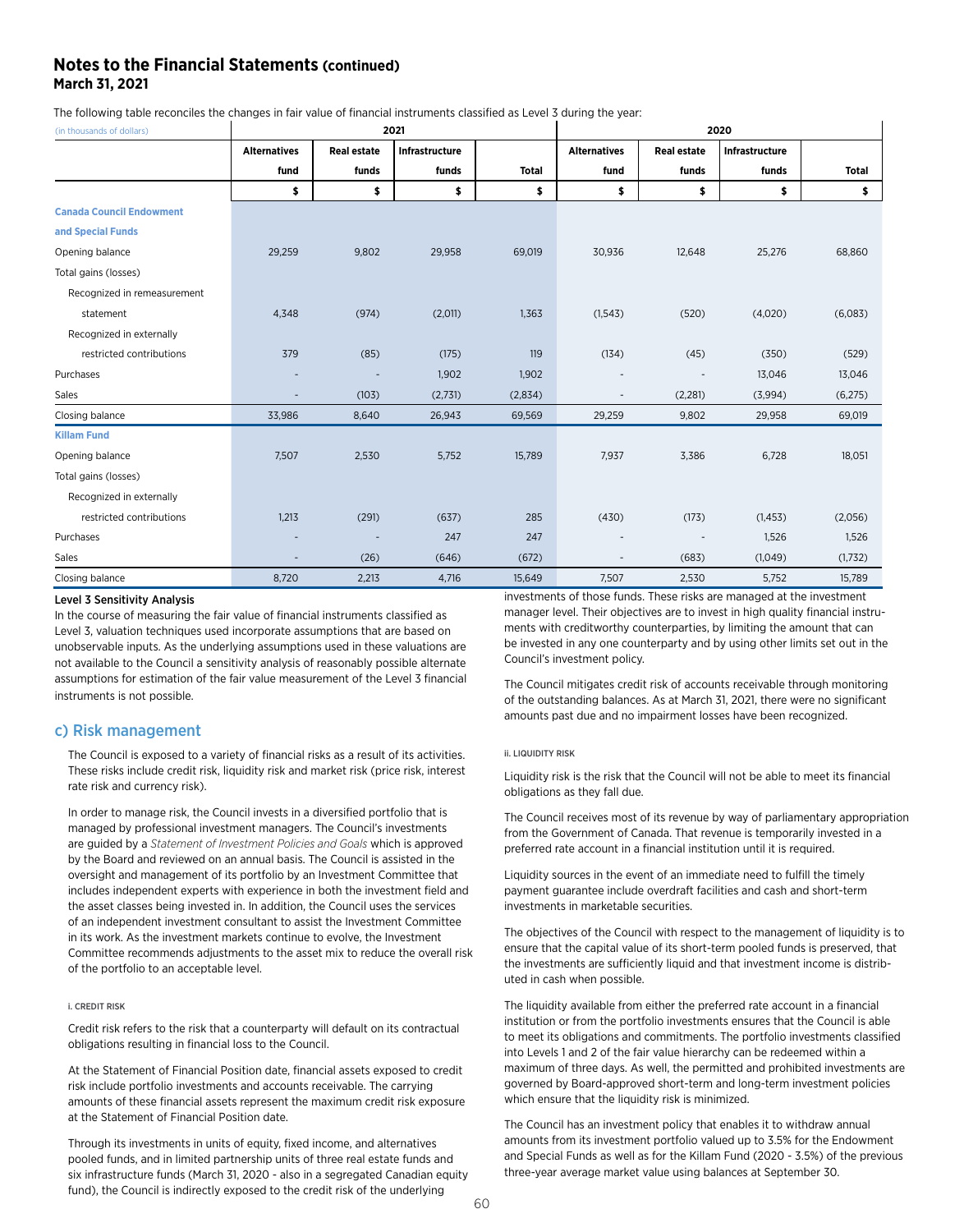The following table presents a maturity analysis based on historical data for the Council's financial liabilities as at March 31:

|                                            |           | <b>Between</b> |          |         |
|--------------------------------------------|-----------|----------------|----------|---------|
|                                            | Less than | one to         | Over two | 2021    |
| (in thousands of dollars)                  | one year  | two years      | years    | Total   |
|                                            |           | \$             | \$       |         |
| <b>Financial Liabilities</b>               |           |                |          |         |
| Grants, author payments and prizes payable | 99.998    | 16.573         | 3.019    | 119,590 |
| Accounts payable and accrued liabilities   | 4.860     | 705            |          | 5,565   |
|                                            | 104,858   | 17,278         | 3,019    | 125,155 |

#### iii. MARKET RISKS

The Council's activities are primarily exposed to price risk, interest rate risk and currency risk.

The investment managers' directives are to manage the Council's market risks on a daily basis in accordance with the Council's policies. The Council's overall market positions are monitored on a quarterly basis by the Board and the Investment Committee.

#### Measurement of market risk

The following details the Council's portfolio investments sensitivity to a 7.9% increase or decrease in market prices. The sensitivity rate is used when reporting market risk internally to key management personnel and represents management's assessment of a reasonably possible change in value in an investment, or portfolio of investments, as a result of fluctuations in market prices.

The sensitivity rate is determined using the 4-year historical standard deviation for the total fund return as determined by the investment advisor.

At March 31, 2021, a fluctuation of market prices of 7.9% (2020 - 6.6%), with all other variables held constant, would result in a change in remeasurement gains and losses and deferred revenues – externally restricted contributions of \$37,832,000 (2020 - \$25,672,000) due to the increase or decrease in the fair value of the portfolio investments.

#### Price risk

Price risk is the risk that the fair value or future cash flows of a financial instrument will fluctuate because of changes in market prices (other than those arising from interest rate risk or currency risk), whether those changes are caused by factors specific to the individual financial instrument or its issuer, or factors affecting similar financial instruments traded in the market.

The Council is exposed to market price risk arising from its investments in units of equity and alternative pooled funds, and in limited partnership units of three real estate funds and six infrastructure funds (March 31, 2020 - also in a segregated Canadian equity fund).

#### Interest rate risk

Interest rate risk is the risk that the fair value or future cash flows of a financial instrument will fluctuate because of changes in market interest rates.

The interest rate exposure of the Council arises from its interest bearing assets. The Council's cash includes amounts on deposit with a financial institution that earns interest at market and preferred rates. The objective of the Council is to manage its exposure to the interest rate risk of its cash by maximizing the interest income earned on excess funds while maintaining the minimum liquidity necessary to conduct operations on a day-to-day basis. Fluctuations in market rates of interest on cash do not have a significant impact on the Council's results of operations.

The Council's investments in fixed income pooled funds and alternatives pooled fund are indirectly affected by movements in their fair value as a result of fluctuations in market interest rates. The impact of the fluctuation cannot be assessed since Council holds units of pooled funds and not the underlying assets.

#### Currency risk

Currency risk is the risk that the fair value or future cash flows of a financial instrument will fluctuate because of changes in foreign exchange rates. The Council is exposed to limited foreign exchange risk on revenues and expenses denominated in a foreign currency. The majority of these transactions are denominated in US dollars and Euros.

At the Statement of Financial Position date, the non-Canadian dollar denominated portion of its investment portfolio represents \$25,219,000 (2020 - \$33,189,000). Compared with the total financial assets of the Council of \$563,810,000 (2020 - \$416,171,000), currency risk is not considered significant.

#### 6. EMPLOYEE FUTURE BENEFITS

#### a) Pension benefits

Substantially all of the employees of the Council are covered by the Public Service Pension Plan (the "Plan"), a contributory defined benefit plan established through legislation and sponsored by the Government of Canada. Contributions are required by both the employees and the Council. The President of the Treasury Board of Canada sets the required employer contribution rates based on a multiple of the employees' required contribution. The required employer contribution rate is dependent on the employee's employment start date. For employment start dates before January 1, 2013, the Council's contribution rate effective at year-end was 1.01 times (2020 - 1.01) the employee's contribution; and for employment start dates after December 31, 2012, the Council's contribution rate effective at year-end was 1.00 times (2020 - 1.00) the employee's contribution.

The Government of Canada holds a statutory obligation for the payment of benefits relating to the Plan. Pension benefits generally accrue up to a maximum period of 35 years at an annual rate of 2% of pensionable service times the average of the best five consecutive years of earnings. The benefits are indexed to inflation.

| (in thousands of dollars) | 2021  | 2020  |
|---------------------------|-------|-------|
| Employer's contributions  | 2.436 | 2.390 |
| Employees' contributions  | 2.384 | 2.329 |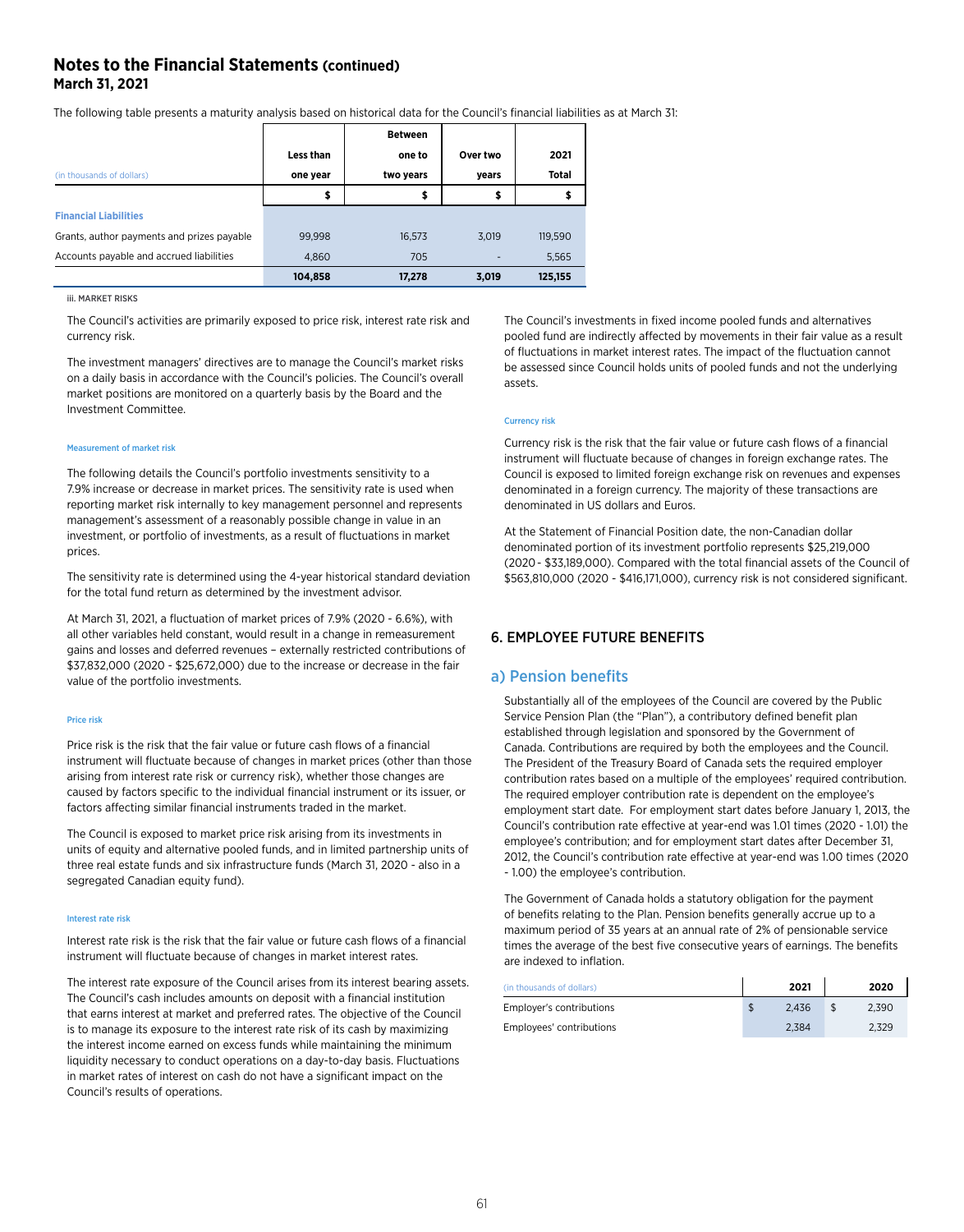#### b) Severance benefits

The Council provided severance benefits to its employees based on years of service and final salary. These benefits were not pre-funded and thus had no assets, resulting in a plan deficit equal to the accrued benefit obligation. These benefits no longer accrue since 2011. The employees were given the option to either cash out their severance benefits or to wait until their departure. The obligation was adjusted at year-end to reflect employees' actual salary level.

During 2020-21, the Council offered a Voluntary Retirement package for employees over 60 years of age with a minimum of 2 years of service. The cost of this package was \$1,661,000 and was recorded as an expense during the year under salaries and employee benefits. Some employees elected to defer a portion of their payment to the next fiscal year. That amount of \$292,400 was accrued in the benefit obligation under current service cost.

The total obligation will be paid from future appropriations or other sources of revenue. Information about the plan benefits, measured as at March 31, is as follows:

| (in thousands of dollars)                     | 2021 | 2020 |
|-----------------------------------------------|------|------|
| Accrued benefit obligation, beginning of year | 255  | 256  |
| Current service cost                          | 293  |      |
| Benefits paid during the year                 | (88) | (8)  |
| Accrued benefit obligation, end of year       | 460  | 255  |

#### c) Retirees benefits

The Council has defined post-retirement benefit plans covering certain employee groups. These plans provide extended health and dental benefits to retired employees. Retirees pay 50% of the extended health care premium and 100% of the dental premium. The Council's independent actuary measures the accrued benefit obligation for accounting purposes as at March 31 of each year. The obligation as at March 31, 2021 (and March 31, 2020) was determined using an extrapolation of the valuation results based on membership data as at December 31, 2019.

| (in thousands of dollars)                         | 2021        | 2020        |
|---------------------------------------------------|-------------|-------------|
| Accrued net benefit obligation, beginning of year | \$<br>6.353 | \$<br>5.541 |
| Current service cost                              | 382         | 263         |
| Interest cost                                     | 81          | 104         |
| Benefits paid                                     | (108)       | (106)       |
| Actuarial loss (gain)                             | (619)       | 551         |
|                                                   | 6,089       | 6,353       |
| Unamortized net actuarial losses                  | (1,394)     | (2,268)     |
| Accrued net benefit obligation, end of year       | \$<br>4.695 | 4.085       |

The net actuarial loss arising from the experience and the changes in assumptions is amortized over the expected average remaining service period of the employee group which is thirteen years.

The significant actuarial assumptions adopted in estimating the accrued benefit obligations and net benefit costs are as follows:

|                                                                   | 2021 | 2020 |
|-------------------------------------------------------------------|------|------|
| Discount rate for calculation of net benefit costs                | 1.3% | 1.9% |
| Discount rate for calculation of accrued benefit obligation       | 1.9% | 1.3% |
| Initial Health care cost trend rate increase - Prescription drugs | 5.7% | 5.8% |
| Ultimate health care cost trend rate                              | 4.0% | 4.0% |
| Year ultimate rate reached                                        | 2040 | 2040 |

#### 7. DEFERRED REVENUES - EXTERNALLY RESTRICTED **CONTRIBUTIONS**

The deferred revenues from externally restricted contributions consist of accumulated income, both realized and unrealized, which has been deferred until the resources have been used for the purpose or purposes specified by the endowment. The restricted endowment principal of \$37,569,000 is required to be maintained intact and is reported under accumulated surplus from operations (see Note 11).

 $\mathbf{r}$ 

 $\mathbf{r}$ 

| (in thousands of dollars)                                          | 2021         | 2020         |
|--------------------------------------------------------------------|--------------|--------------|
| Balance, beginning of year                                         | \$<br>50.253 | \$<br>55.736 |
| Transferred from investment income (Note 12)                       |              |              |
| Net Investment income                                              | 9.607        | 6.908        |
| Use of funds                                                       | (1,902)      | (2,206)      |
|                                                                    | 7.705        | 4.702        |
| Unrealized gains (losses) on portfolio investments                 | 23.023       | (5,678)      |
| Reclassified to statement of operations - portfolio<br>investments | (9,708)      | (4,507)      |
| <b>Balance at end of year</b>                                      | 71,273       | \$<br>50,253 |

The unrealized gains and losses on portfolio investments are related to the change in fair value of those assets from the previous year.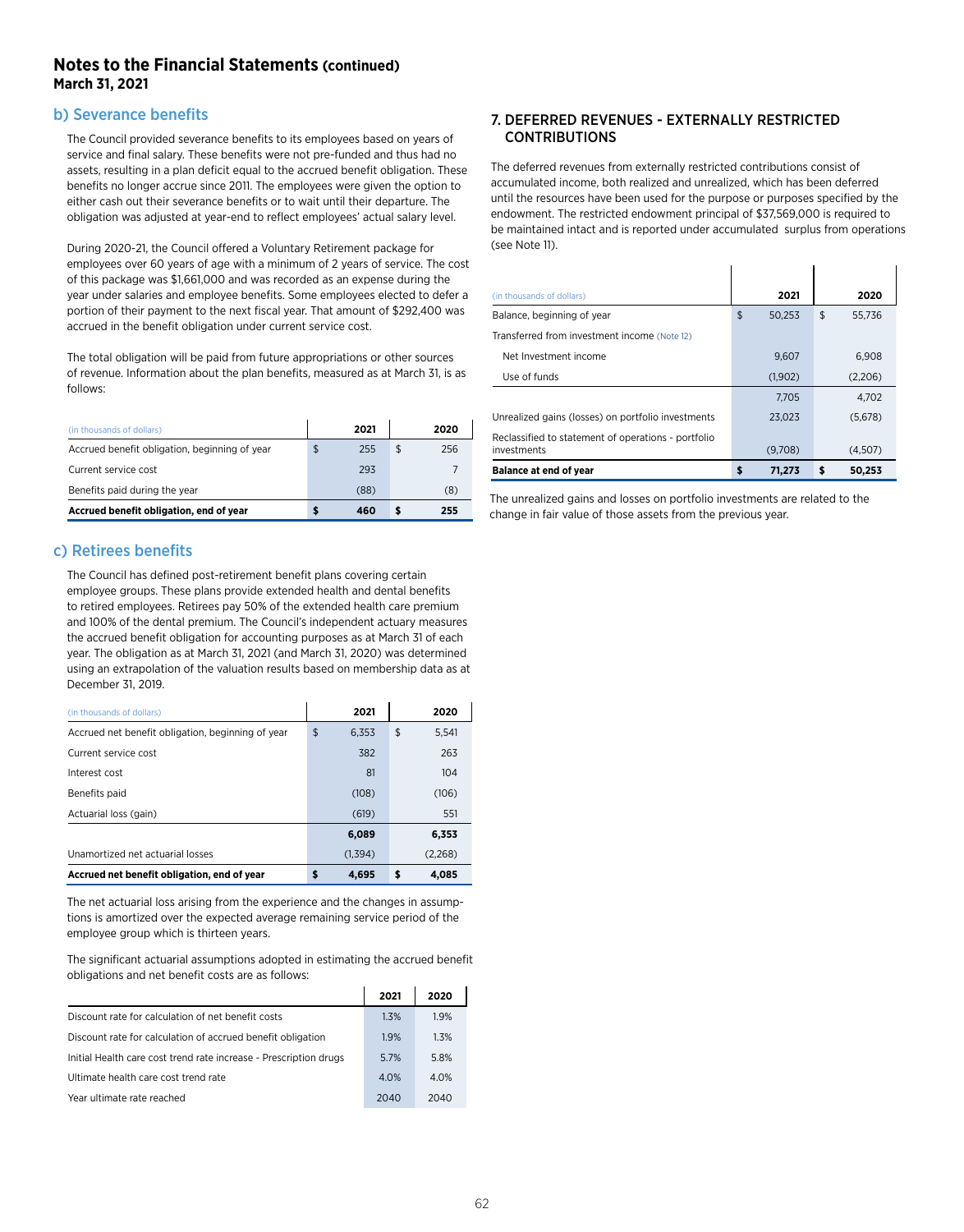# 8. TANGIBLE CAPITAL ASSETS

|                                       |    | Computer                 |            | Computer                 |               | <b>Office</b>            |            |                              |                |                          |            |          |  | Leasehold | Work in |  |  |  |              |  |                 |  |  |       |
|---------------------------------------|----|--------------------------|------------|--------------------------|---------------|--------------------------|------------|------------------------------|----------------|--------------------------|------------|----------|--|-----------|---------|--|--|--|--------------|--|-----------------|--|--|-------|
| (in thousands of dollars)             |    | <b>Software</b>          |            | Equipment                | Equipment     |                          |            |                              |                |                          |            |          |  |           |         |  |  |  | improvements |  | <b>Progress</b> |  |  | Total |
| Cost                                  |    |                          |            |                          |               |                          |            |                              |                |                          |            |          |  |           |         |  |  |  |              |  |                 |  |  |       |
| Opening balance at April 1, 2020      | \$ | 6,063                    | $\sqrt{2}$ | 5,666                    | \$            | 1,478                    | $\sqrt{2}$ | 7,752                        | $\sqrt{2}$     | 889                      | \$         | 21,848   |  |           |         |  |  |  |              |  |                 |  |  |       |
| Acquisitions                          |    | 2,076                    |            | 260                      |               | 153                      |            | $\overline{\phantom{a}}$     |                | 1,141                    |            | 3,630    |  |           |         |  |  |  |              |  |                 |  |  |       |
| Transfer from Work in Progress        |    | 447                      |            | $\overline{\phantom{0}}$ |               |                          |            | $\qquad \qquad \blacksquare$ |                | (447)                    |            |          |  |           |         |  |  |  |              |  |                 |  |  |       |
| <b>Disposals</b>                      |    | $\overline{\phantom{a}}$ |            | (1, 437)                 |               | $\overline{\phantom{0}}$ |            | $\overline{\phantom{a}}$     |                | $\overline{\phantom{0}}$ |            | (1, 437) |  |           |         |  |  |  |              |  |                 |  |  |       |
| Closing balance at March 31, 2021     | \$ | 8,586                    | \$         | 4,489                    | \$            | 1,631                    | \$         | 7,752                        | -5             | 1,583                    | \$         | 24,041   |  |           |         |  |  |  |              |  |                 |  |  |       |
| <b>Accumulated Amortization</b>       |    |                          |            |                          |               |                          |            |                              |                |                          |            |          |  |           |         |  |  |  |              |  |                 |  |  |       |
| Opening balance at April 1, 2020      | \$ | 1,766                    | $\sqrt{2}$ | 4,323                    | $\frac{2}{3}$ | 1,108                    | \$         | 3,205                        | $\sqrt{2}$     | $\sim$                   | \$         | 10,402   |  |           |         |  |  |  |              |  |                 |  |  |       |
| Amortization expense                  |    | 1,016                    |            | 565                      |               | 63                       |            | 331                          |                | $\overline{\phantom{0}}$ |            | 1,975    |  |           |         |  |  |  |              |  |                 |  |  |       |
| <b>Disposals</b>                      |    | $\overline{\phantom{a}}$ |            | (1, 414)                 |               | $\overline{\phantom{0}}$ |            | $\overline{\phantom{a}}$     |                | ۰.                       |            | (1, 414) |  |           |         |  |  |  |              |  |                 |  |  |       |
| Closing balance at March 31, 2021     | \$ | 2,782                    | \$         | 3,474                    | \$            | 1,171                    | \$         | 3,536                        | \$             | $\blacksquare$           | \$         | 10,963   |  |           |         |  |  |  |              |  |                 |  |  |       |
| Net carrying amount at March 31, 2020 | \$ | 4,297                    | \$         | 1,343                    | \$            | 370                      | \$         | 4,547                        | $\mathfrak{S}$ | 889                      | $\sqrt{2}$ | 11,446   |  |           |         |  |  |  |              |  |                 |  |  |       |
| Net carrying amount at March 31, 2021 | 5  | 5,804                    | \$         | 1,015                    | \$            | 460                      | \$         | 4,216                        | \$             | 1,583                    | \$         | 13,078   |  |           |         |  |  |  |              |  |                 |  |  |       |

#### 9. ART BANK ASSETS

| (in thousands of dollars) | 2021                     | 2020         |
|---------------------------|--------------------------|--------------|
| Opening balance           | \$<br>19.465             | \$<br>19.455 |
| Acquisitions              |                          | 10           |
| Disposals/donations       | $\overline{\phantom{a}}$ |              |
| <b>Closing Balance</b>    | 19,466                   | 19,465       |

The Council's Art Bank has the largest collection of contemporary Canadian art in Canada. It includes 17,169 paintings, sculptures, drawings, photographs and prints by 3,168 artists. The Art Bank rents its assets to interested parties and as at March 31, 2021 has 3,686 (2020 - 4,011) works on rental to federal government departments and agencies, associations, hospitals, schools, municipalities and private corporations.

The Council uses an independent appraiser to determine the fair value of the Art Bank assets. A full independent valuation of the Art Bank assets was completed in 2001, with a significant update of the appraisals occurring in 2010. An individual piece of art may be separately independently appraised when management identifies significant events such as special recognition, type of artworks or artist passing which are known to trigger a change in valuation. The total appraised value of the Art Bank assets is estimated at \$73,242,000 as at March 31, 2021 (2020 - \$71,678,000).

The residual values of these assets are estimated to be greater than the cost of purchases or independent appraisals when donated plus associated cost of framing, mounting and shipping; therefore no amortization is recognized.

The Council insures the Art Bank assets based on its assessment of risk.

#### 10. MUSICAL INSTRUMENTS

The Council created the Musical Instrument Bank in 1985, and it currently owns a fine cello bow and nine prestigious musical instruments. In addition, the Council manages fifteen instruments on loan, nine from anonymous donors and six from six other donors.

Agreements are signed with the individuals to whom the instruments are loaned. Those agreements include clauses that stipulate how the musical instruments are to be handled in order to safeguard them. The appraised value of the Council's Musical Instruments Bank as at March 31, 2021 is \$58,642,000 converted from a value of US\$46,658,000 using the March 31, 2021 US exchange rate of 1.26 (2020 - \$66,411,000, converted from a value of US\$46,658,000 using the March 31, 2020 US exchange rate of 1.42).

The Council insures the musical instruments at their appraised value, in US dollars.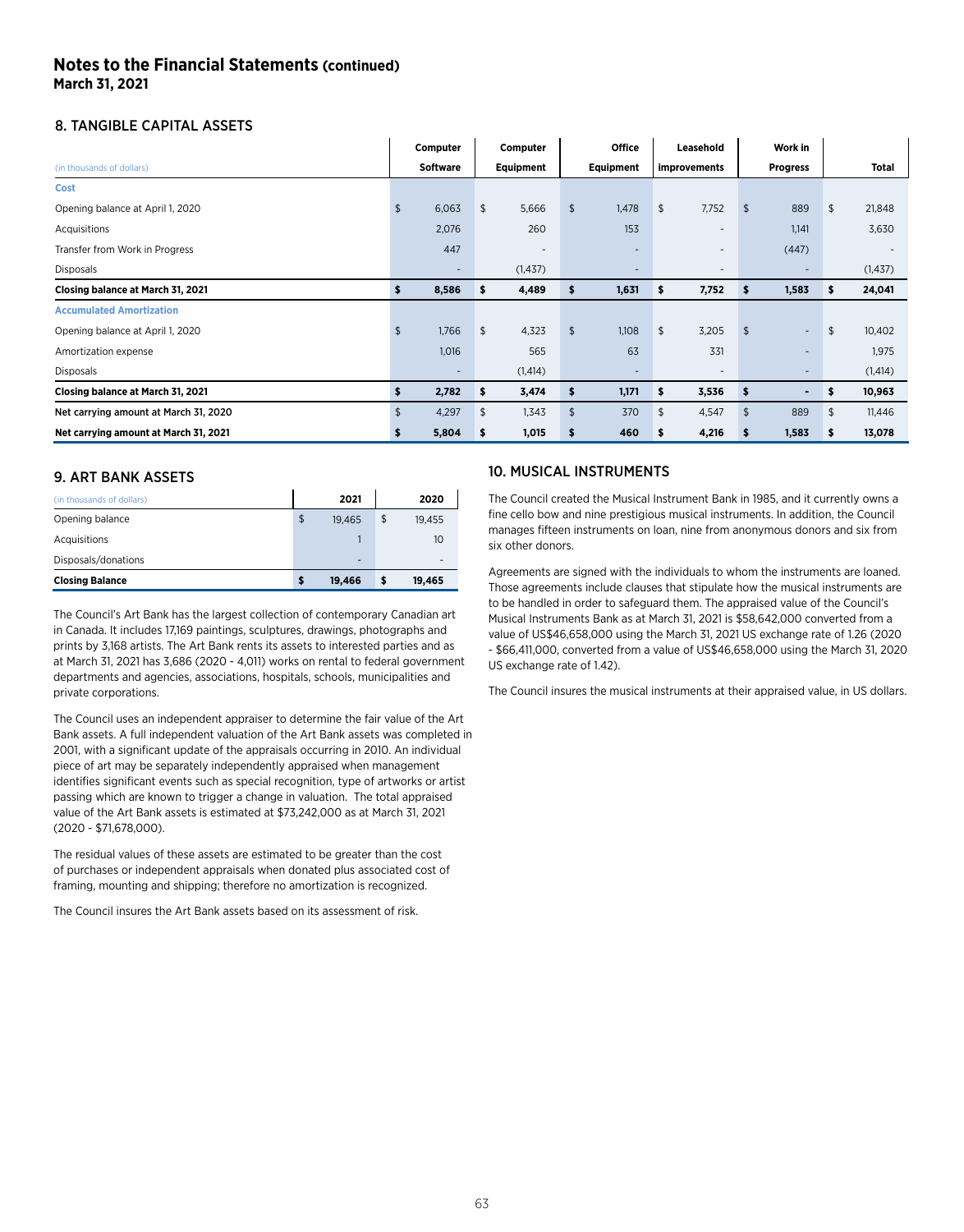#### 11. ACCUMULATED SURPLUS

| (in thousands of dollars)                                                |          | 2021          |           | 2020 |         |
|--------------------------------------------------------------------------|----------|---------------|-----------|------|---------|
| <b>Accumulated surplus from operations</b>                               |          |               |           |      |         |
| <b>Endowment - original contribution</b>                                 |          | \$<br>50,000  |           | \$   | 50,000  |
| <b>Endowment principal - Externally restricted contributions</b>         |          | 37,569        |           |      | 37,569  |
| <b>Reserve for excess investment income</b>                              |          |               |           |      |         |
| Balance at beginning of the year                                         | 203,445  |               | 190,445   |      |         |
| Appropriated from the accumulated surplus during the year                | 26,000   |               | 13,000    |      |         |
| Balance at end of the year                                               |          | 229,445       |           |      | 203,445 |
| <b>Surplus</b>                                                           |          |               |           |      |         |
| Balance at beginning of the year                                         | 32,454   |               | 26,376    |      |         |
| Appropriated to the reserve for excess investment income during the year | (26,000) |               | (13,000)  |      |         |
| Surplus for the year                                                     | 19,780   |               | 19,078    |      |         |
| Balance at end of the year                                               |          | 26,234        |           |      | 32,454  |
| Total accumulated surplus from operations                                |          | 343,248       |           |      | 323,468 |
| <b>Accumulated remeasurement gains (losses)</b>                          |          |               |           |      |         |
| Balance at beginning of the year                                         | (32)     |               | 30,731    |      |         |
| Change in fair value                                                     | 45,824   |               | (30, 763) |      |         |
| Balance at end of the year                                               |          | 45,792        |           |      | (32)    |
| Balance of accumulated surplus at end of year                            |          | 389,040<br>\$ |           | \$   | 323,436 |

Included in accumulated surplus is the original contribution by the Government of Canada of \$50 million, which constituted a government transfer ("Endowment Fund") when the Council was established in 1957.

#### 12. NET REALIZED INVESTMENT INCOME

| (in thousands of dollars)                                |  | 2021    | 2020         |
|----------------------------------------------------------|--|---------|--------------|
| Gains from disposal of portfolio investments<br>\$       |  | 18.332  | \$<br>11.526 |
| Income transferred to deferred revenues -                |  |         |              |
| Externally restricted contributions (Note 7)             |  | (7,705) | (4,702)      |
| Net gains on foreign exchange                            |  | 160     | 533          |
| Dividend and other distributed income - reinvested       |  | 11.559  | 11.084       |
| Interest, dividend and other distributed income - cashed |  | 9.828   | 6.707        |
| Investment portfolio management costs                    |  | (1,390) | (1,455)      |
|                                                          |  | 30.784  | 23.693       |

#### 13. NET ART BANK RESULTS

| (in thousands of dollars)            | 2021                     |    | 2020    |
|--------------------------------------|--------------------------|----|---------|
| Rental revenue                       | \$<br>(1,574)            | \$ | (1,589) |
| Other income                         | (107)                    |    | (265)   |
| Administration expense               | 1,708                    |    | 1,851   |
| Amortization of other capital assets | $\overline{\phantom{0}}$ |    | 4       |
|                                      | 27                       | S  |         |

#### 14. CANADIAN COMMISSION FOR UNESCO

| (in thousands of dollars)        | 2021        | 2020        |
|----------------------------------|-------------|-------------|
| Program expenses                 | \$<br>1.201 | \$<br>1.421 |
| Program - contributions received | (235)       | (530)       |
| Administration expense           | 1.480       | 1.621       |
|                                  | 2.446       | 2,512       |

Program expenses represent mainly the costs associated with the Commission's activities at national and international meetings related to education, science and culture. When applicable, these costs are offset by contributions received from other organizations partnering with the Commission on these activities. Administration expenses represent the direct costs of delivering the Commission's programs.

# 15. NET CHANGE IN OTHER NON CASH ITEMS

| (in thousands of dollars)                                            | 2021   | 2020        |
|----------------------------------------------------------------------|--------|-------------|
| Decrease (increase) in accounts receivable                           | 422    | \$<br>(201) |
| Increase (decrease) in grants, author payments and<br>prizes payable | 61.520 | (10, 011)   |
| Increase in accounts payable and accrued liabilities                 | 444    | 75          |
| Decrease in deferred revenues                                        | (98)   | (439)       |
| Net change                                                           | 62.288 | (10.576)    |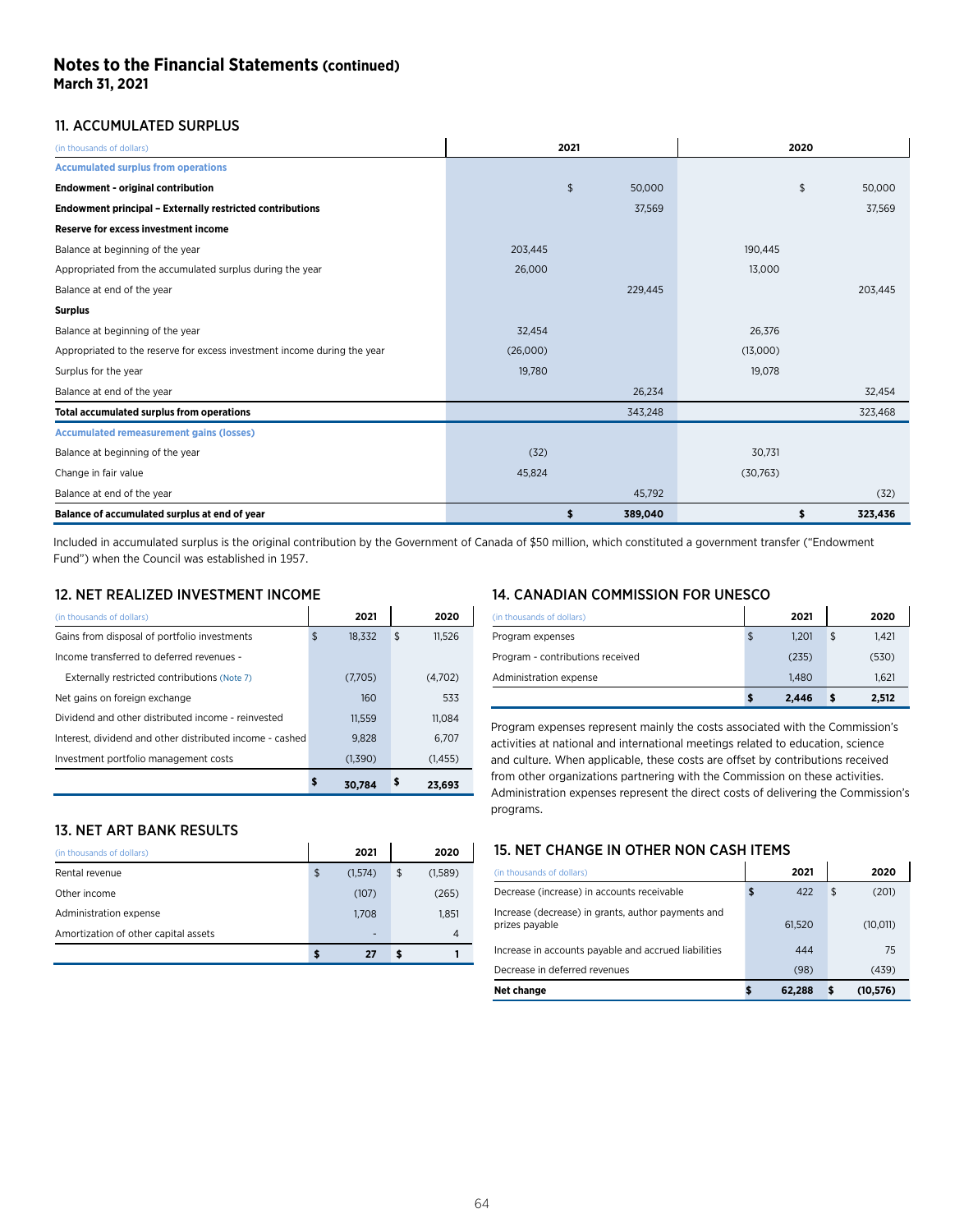#### 16. CONTRACTUAL OBLIGATIONS AND COMMITMENTS

#### a) Grants, author payments and prizes

Grants, author payments and prizes extending into future years are subject to the provision of funds by Parliament. Future year commitments for those payments approved prior to March 31, 2021 amounted to \$342,038,000 (2020 – \$252,357,000). The future payments of grant commitments as of March 31, 2021 are as follows:

| (in thousands of dollars) |               |
|---------------------------|---------------|
| 2022                      | \$<br>151,994 |
| 2023                      | 131,932       |
| 2024                      | 58,112        |

The commitments for future years for grants, author payments and prizes include transactions with related parties totaling \$9,629,000 (2020 - \$3,578,000).

#### b) Rent

The Council is party to long-term operating leases with respect to rental accommodation. Future year payments related to operating leases as of March 31, 2021 amounted to \$56,926,000 (2020 – \$61,640,000). The future payments of operating leases as of March 31, 2021 are as follows:

| (in thousands of dollars) |    |        |  |  |  |  |
|---------------------------|----|--------|--|--|--|--|
| 2022                      | \$ | 4,367  |  |  |  |  |
| 2023                      |    | 4,448  |  |  |  |  |
| 2024                      |    | 4,292  |  |  |  |  |
| 2025                      |    | 4,194  |  |  |  |  |
| 2026                      |    | 4,263  |  |  |  |  |
| 2027-2034                 |    | 35,362 |  |  |  |  |

#### c) Investment commitments

The Council has committed funds with real estate and infrastructure investment managers through limited partnership funds. As it takes time for those funds to be fully invested, the balance of committed capital not yet drawn at March 31, 2021 is \$7,461,000 (2020 – \$10,791,000). A portion of the outstanding balance of committed capital is currently invested in a preferred rate account in a financial institution.

#### d) Other commitments

The Council entered into various contracts during the year creating commitments of payments in future years. Future year payments related to these commitments as of March 31, 2021 amounted to \$9,564,000 (2020 – \$8,667,000). Future annual payments as of March 31, 2021 are as follows:

| (in thousands of dollars)                |             | Less than 1 year   Less than 5 years | <b>Total</b> |
|------------------------------------------|-------------|--------------------------------------|--------------|
| Tangible capital assets                  | \$<br>4.290 | \$                                   | 4,290<br>\$  |
| General administration                   | 2,217       | 1.558                                | 3,775        |
| Arts community services                  | 974         |                                      | 974          |
| Program Delivery                         | 166         | 8                                    | 174          |
| Canadian Commission for<br><b>UNESCO</b> | 169         | 155                                  | 324          |
| Net Art Bank results                     | 27          |                                      | 27           |

The other commitments for future years include transactions with related parties totaling \$873,000 (2020 - \$524,000), \$663,000 under General administration and \$210,000 under Arts community services.

#### 17. IMPACT OF THE COVID-19 PANDEMIC

The COVID-19 pandemic has led to the closure of public spaces and the cancellation of events around the world, causing great stress on the arts sector.

The Council has maintained its level of program delivery while adjusting its priorities and operations due to events related to COVID-19. During 2020-21, the Council received \$62,800,000 from the Government of Canada through the COVID-19 Emergency Support Fund in order to distribute emergency assistance to its core and project funded organizations.

The Council continues to work with the Government of Canada, as well as provincial, territorial, and municipal partners, to ensure the strength of the sector.

#### *Funding to Support Arts and Live Events Workers in Response to COVID-19*

In the Fall Economic Statement 2020 delivered on November 30, 2020, the Minister of Finance announced that "to support the planning and presentation of COVID-19-safe events and the arts — including both live and digital — and to provide work opportunities in these sectors, the government will provide \$181,500,000 in 2021-22 to the Department of Canadian Heritage and the Canada Council for the Arts to expand their funding programs."

The Council's portion representing \$116,500,000, which is expected to be received in June 2021, will help support the recovery and sustainability of the arts sector, by making it possible for eligible recipients to financially bridge this prolonged period of pandemic restrictions. Through a new digital innovation initiative (Digital Now) \$50,500,000 will enable arts groups, collectives and organizations to adapt or create works to be shared with virtual audiences; and \$66,000,000 of new funding will go to stimulate increased research, creation and production of new work through the Explore and Create granting program.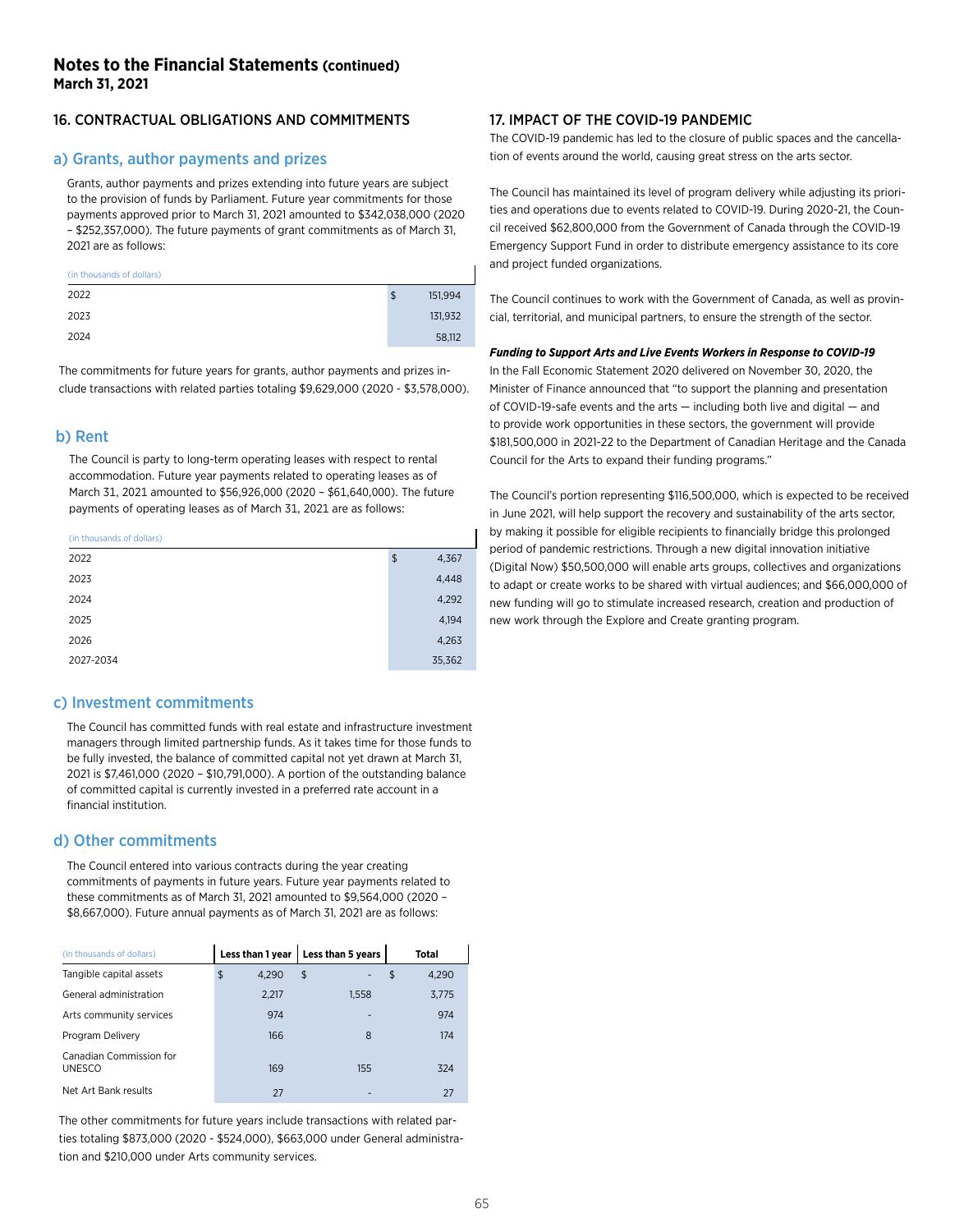#### 18. RELATED PARTY TRANSACTIONS

The Council is related in terms of common ownership to all Government of Canada departments, agencies, and Crown corporations. Other related parties of the Council are key management personnel, close family members of key management personnel and entities that are controlled, significantly influenced by, or for which significant voting power is held by key management personnel or their close family members. The Council enters into transactions with related parties in the normal course of business on normal trade terms applicable to all individuals and enterprises, and these transactions are measured at the exchange amount, which is the amount of consideration established and agreed to by the related parties.

During the year, the Council incurred expenses totaling \$7,601,000 (2020 – \$3,519,000) and recorded rental revenues for the Art Bank assets, contributions and other revenues totaling \$2,764,000 (2020 – \$6,418,000) with related parties.

During the year, the Council received audit services without charge from the Office of the Auditor General. The estimated cost for these services is \$545,000 (2020: \$335,000).

As at March 31, the Council recorded the following amounts on the Statement of Financial Position for transactions with related parties:

| (in thousands of dollars)                  | 2021      | 2020      |
|--------------------------------------------|-----------|-----------|
| Accounts receivable                        | \$<br>654 | \$<br>902 |
| Grants, author payments and prizes payable | 852       | 663       |
| Accounts payable and accrued liabilities   | 686       | 700       |
| Deferred revenues                          | 437       | 447       |
| Tangible capital assets                    |           | 122       |
| Prepaids                                   |           |           |

#### 19. COMPARATIVE FIGURES

Certain 2020 figures have been reclassified to conform to the presentation adopted in 2021.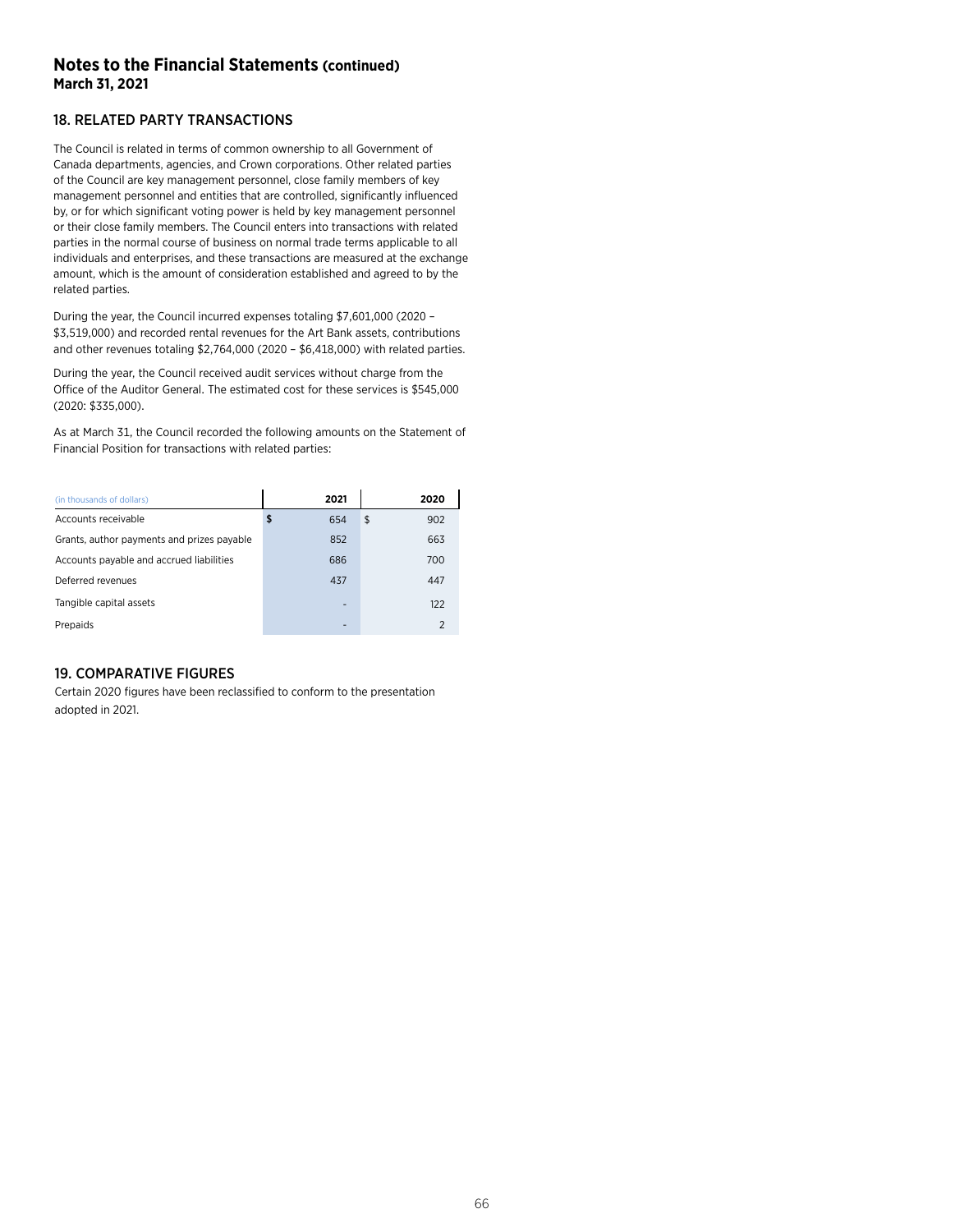# **Schedule I - Grants, Author Payments and Prizes by Section**

| (in thousands of dollars)                                                                      | 2021          | 2020                 |
|------------------------------------------------------------------------------------------------|---------------|----------------------|
| <b>Arts Granting Programs</b>                                                                  |               |                      |
| <b>Explore and Create</b>                                                                      | 105,248<br>£  | $\sqrt{5}$<br>77,422 |
| Engage and Sustain                                                                             | 80,580        | 73,879               |
| <b>Supporting Artistic Practice</b>                                                            | 37,787        | 35,572               |
| Arts Across Canada                                                                             | 20,596        | 24,344               |
| Arts Abroad                                                                                    | 6,184         | 16,309               |
| Creating, Knowing and Sharing: The Arts and Cultures of First Nations, Inuit and Métis Peoples | 15,625        | 14,317               |
| Digital Strategy Fund                                                                          | 46,388        | 20,520               |
| Strategic Investments                                                                          | 2,884         | 10,026               |
| COVID-19 Emergency Support Fund                                                                | 62,800        |                      |
|                                                                                                |               |                      |
| <b>Prizes</b>                                                                                  | 314           | 1,028                |
| <b>Public Lending Right</b>                                                                    | 14,807        | 14,784               |
| <b>Killam Program</b>                                                                          |               |                      |
| Killam Research Fellowships                                                                    | 420           | 840                  |
| Killam Prizes                                                                                  | 500           | 500                  |
| <b>Other Prizes and Awards</b>                                                                 |               |                      |
| <b>Molson Prizes</b>                                                                           | 100           | 100                  |
| Other prizes and awards < \$75,000                                                             | 354           | 287                  |
|                                                                                                | 394,587<br>\$ | 289,928<br>\$        |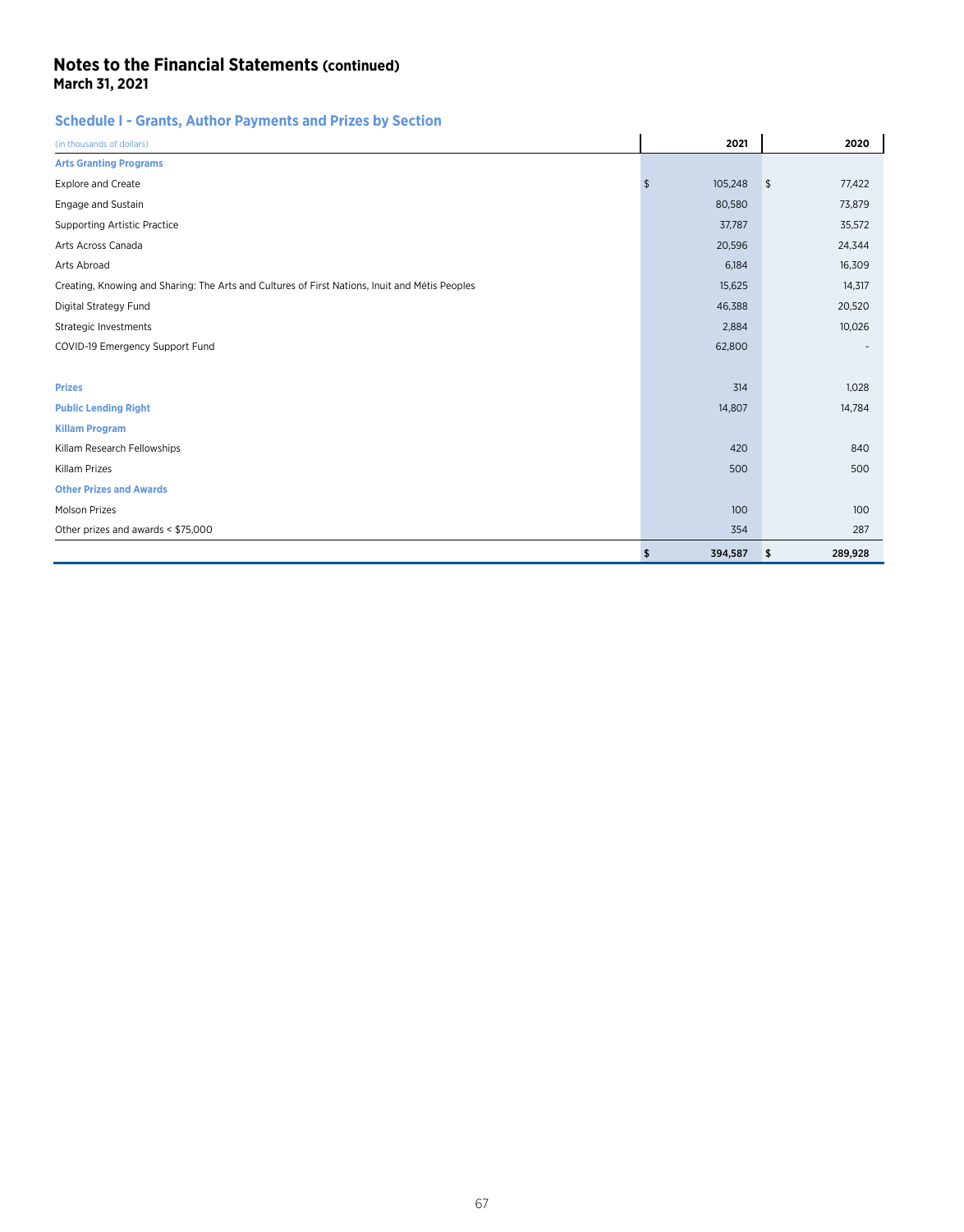# **Schedule II - Other Expenses**

| (in thousands of dollars)                     | 2021                                       |    |                                  |      |        |            | 2020   |
|-----------------------------------------------|--------------------------------------------|----|----------------------------------|------|--------|------------|--------|
|                                               | <b>Transfer</b><br><b>Program Delivery</b> |    | General<br><b>Administration</b> |      | Total  |            | Total  |
| Salaries and employee benefits                | 18,007                                     | \$ | 12,411                           | \$   | 30,418 | $\sqrt{2}$ | 27,844 |
| Peers and advisory committees                 | 1,523                                      |    |                                  |      | 1,523  |            | 4,563  |
| Office accommodation                          | 28                                         |    | 3,807                            |      | 3,835  |            | 3,803  |
| Professional and special services             | 651                                        |    | 2,816                            |      | 3,467  |            | 3,044  |
| Amortization                                  | 557                                        |    | 1,441                            |      | 1,998  |            | 1,689  |
| Information management                        | 73                                         |    | 1,358                            |      | 1,431  |            | 972    |
| Staff travel                                  | 8                                          |    | 4                                |      | 12     |            | 616    |
| Prizes presentation                           | 332                                        |    |                                  |      | 332    |            | 357    |
| Printing, publications and duplicating        |                                            |    | 235                              |      | 236    |            | 324    |
| Communications                                | $\overline{2}$                             |    | 266                              |      | 268    |            | 240    |
| Office expenses and equipment                 | 5                                          |    | 120                              |      | 125    |            | 200    |
| Meeting expenses including members' honoraria | 14                                         |    | 61                               |      | 75     |            | 163    |
| Miscellaneous                                 | $\overline{4}$                             |    | 10                               |      | 14     |            | 25     |
|                                               | 21,205                                     | -5 | 22,529                           | - \$ | 43,734 | \$         | 43,840 |

# **Schedule III - Arts Community Services**

| (in thousands of dollars)  | 2021  | 2020  |
|----------------------------|-------|-------|
| Partnership and networking | 1,664 | 2,019 |
| Research and consultation  | 1,096 | 1,125 |
| Event costs                | 40    | 258   |
|                            | 2,800 | 3,402 |